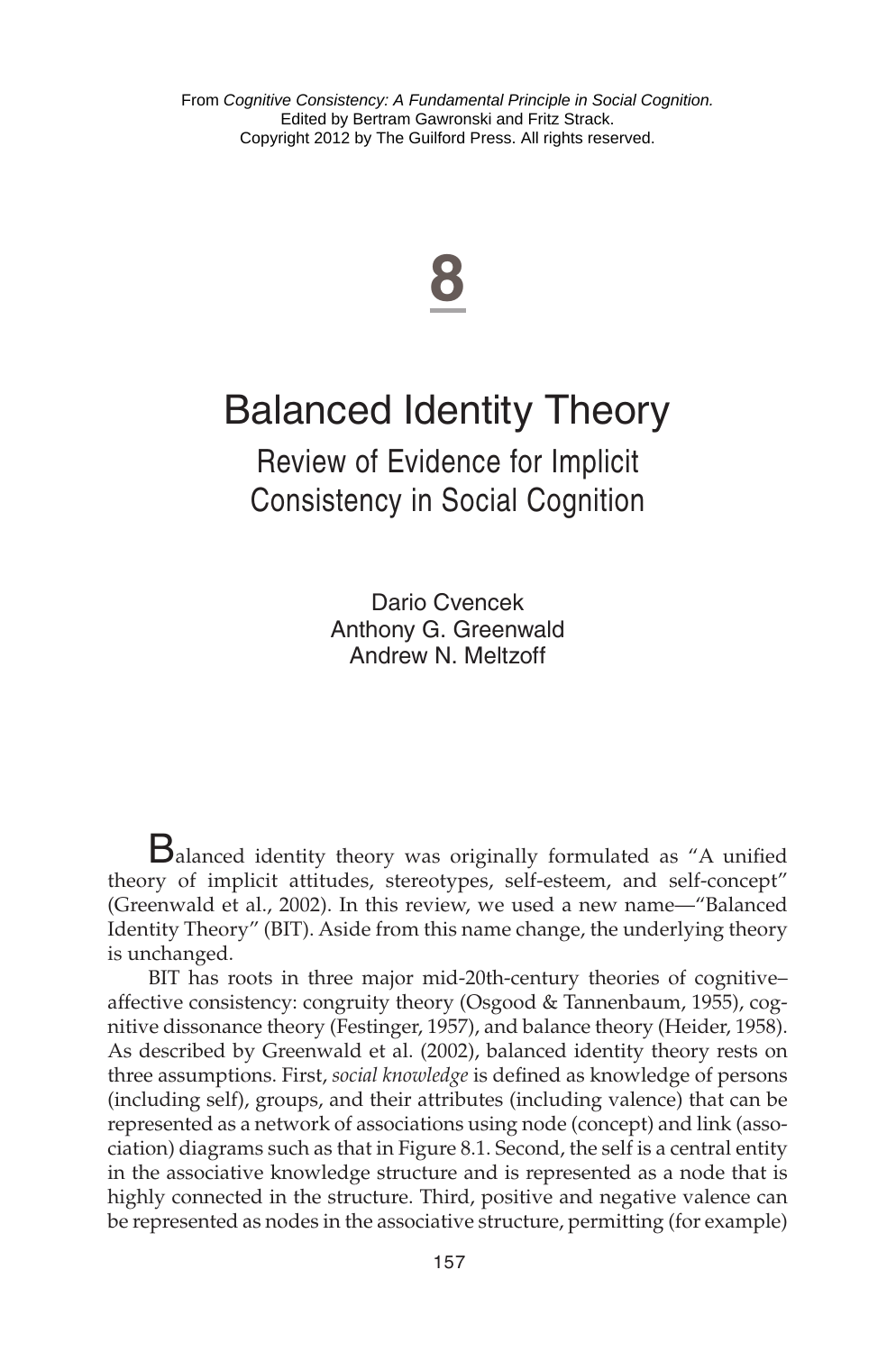

FIGURE 8.1. A social knowledge structure (SKS) of a young male assistant professor (adapted from Greenwald et al., 2002). This structure includes associations corresponding to social psychology's major affective (self-esteem and attitude) and cognitive (stereotypes and self-concept) constructs. Concepts are represented as nodes (ovals), and associative relations are represented by links (lines). Line thickness indicates association strength. The *self-concept* includes the links of the *Me* node to concepts that correspond to social categories (scientist, father) and attributes (intelligent, warm). *Self-esteem* includes the links—either direct or mediated through the self-concept—of the *Me* node to valance (+++ or – ––). Analogous to self-concept, *stereotypes* are links between nodes that represent social categories and attributes. Analogous to self-esteem, *attitudes* are links, either direct or mediated through components of a stereotype, that connect social category nodes to valence nodes  $(+ + + or - -).$ 

the representation of self-esteem as connections of the self node to positive or negative valence nodes.

Figure 8.1, which is adapted with minor variations from Greenwald et al.'s (2002) Figure 1, displays a hypothetical social knowledge structure (SKS). Although the nodes represented in the figure comprise a small portion of any actual SKS, they suffice to illustrate the theory's representations of self-concept, self-esteem, stereotype, and attitude.

To describe expected relations among self-esteem, self-concept, stereotypes, and attitudes, BIT posits three principles that constrain associative strengths within associative structures such as SKS (Figure 8.1). This chapter focuses on the first of these, the balance–congruity principle, which has been the focus of empirical testing. Its statement, which is quoted here from the original article (Greenwald et al., 2002, p. 6), required preliminary definition of a property of associative structures.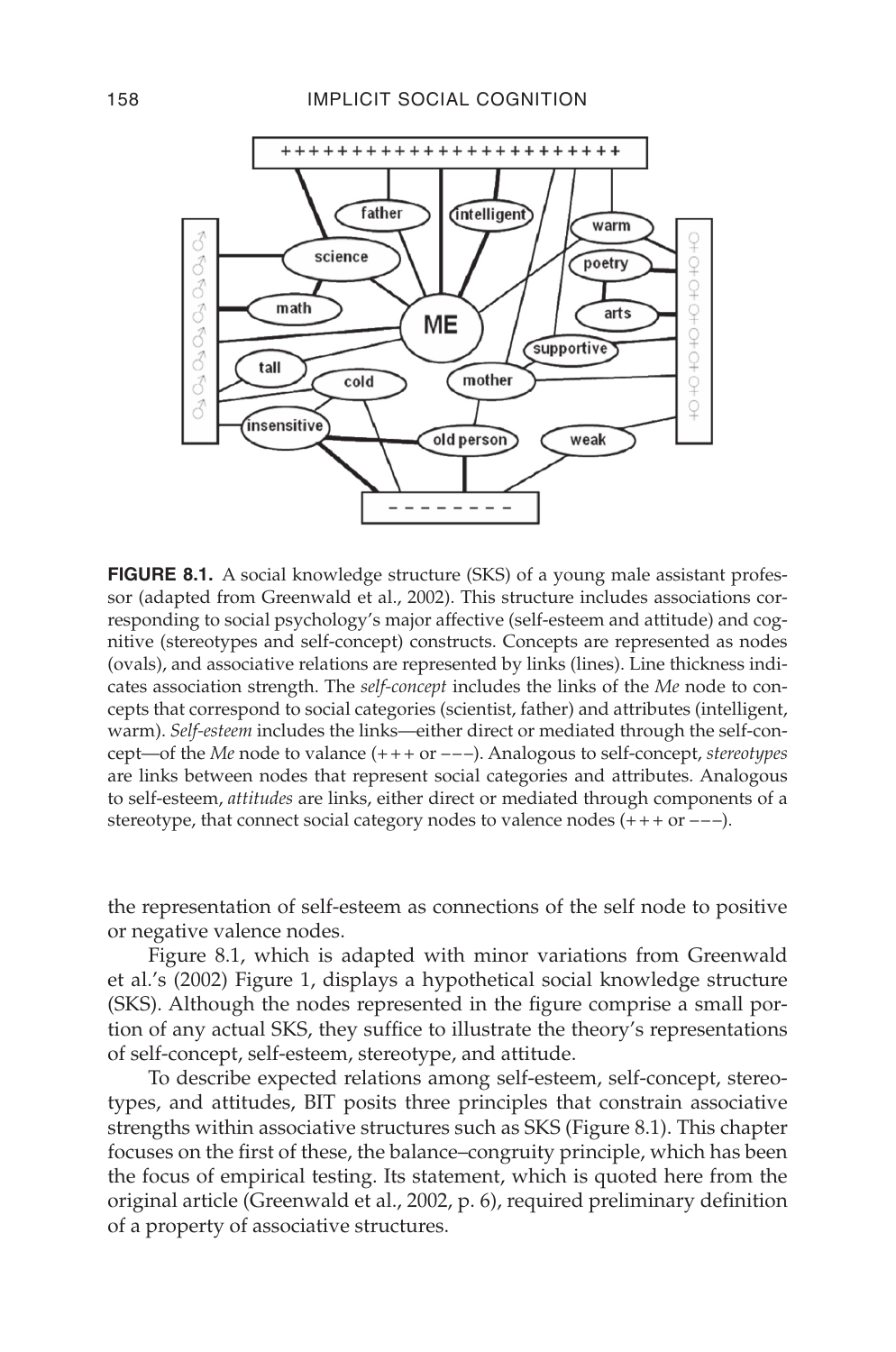*Definition 1: Shared first-order link.* When each of two nodes is linked to the same third node, the two are said to have a shared first-order link.

*Principle 1: Balance–congruity.* When two unlinked or weakly linked nodes share a first-order link, the association between these two should strengthen.

The balance–congruity name of this principle acknowledges its relation to central principles of both Heider's (1946, 1958) balance theory and Osgood and Tannenbaum's (1955) congruity theory. In the structure of Figure 8.1, given the existing links of *Me–male* (an identity) and *math–male* (a stereotype), application of the balance–congruity principle to the shared first order links of *Me* and *math* to *male* should establish or strengthen a link between *Me* and *math* (a self-concept).

The other two principles, each also accompanied by definition of a characteristic of the SKS, were formulated as follows (Greenwald et al., 2002, p. 6):

*Definition 2: Bipolar opposition of nodes.* Two nodes that share fewer firstorder links than expected by chance are said to be bipolar-opposed.

In the example shown in Figure 8.1, two prominent pairs of bipolaropposed nodes in the SKS are those for valence (positive, negative) and gender (male, female). One other bipolar pair—cold and warm—represented in Figure 8.1 could easily be extended to include other bipolar pairs, such as tall–short, strong–weak, and intelligent–stupid.

*Principle 2: Imbalance–dissonance.* The network resists forming new links that would result in a node forming first-order links with both of two bipolar-opposed nodes.

Principle 2 is named to acknowledge its debt to both Heider's (1958) balance theory and Festinger's (1957) dissonance theory. The resistance to new links embodied in the imbalance–dissonance principle is theoretically necessary to oppose the otherwise inevitable effect of the balance–congruity principle, in conjunction with environmental influences, to produce links among all pairs of nodes.

Situations that involve sustained external pressure toward an imbalanced configuration call for an additional principle that can avoid the sustained operation of opposing principles. The third principle (Greenwald et al., 2002, p. 6) provides this:

*Definition 3: Pressured concept.* When the operation of the balance–congruity principle is causing a concept to develop links to two bipolar-opposed nodes, the concept is said to be a pressured concept.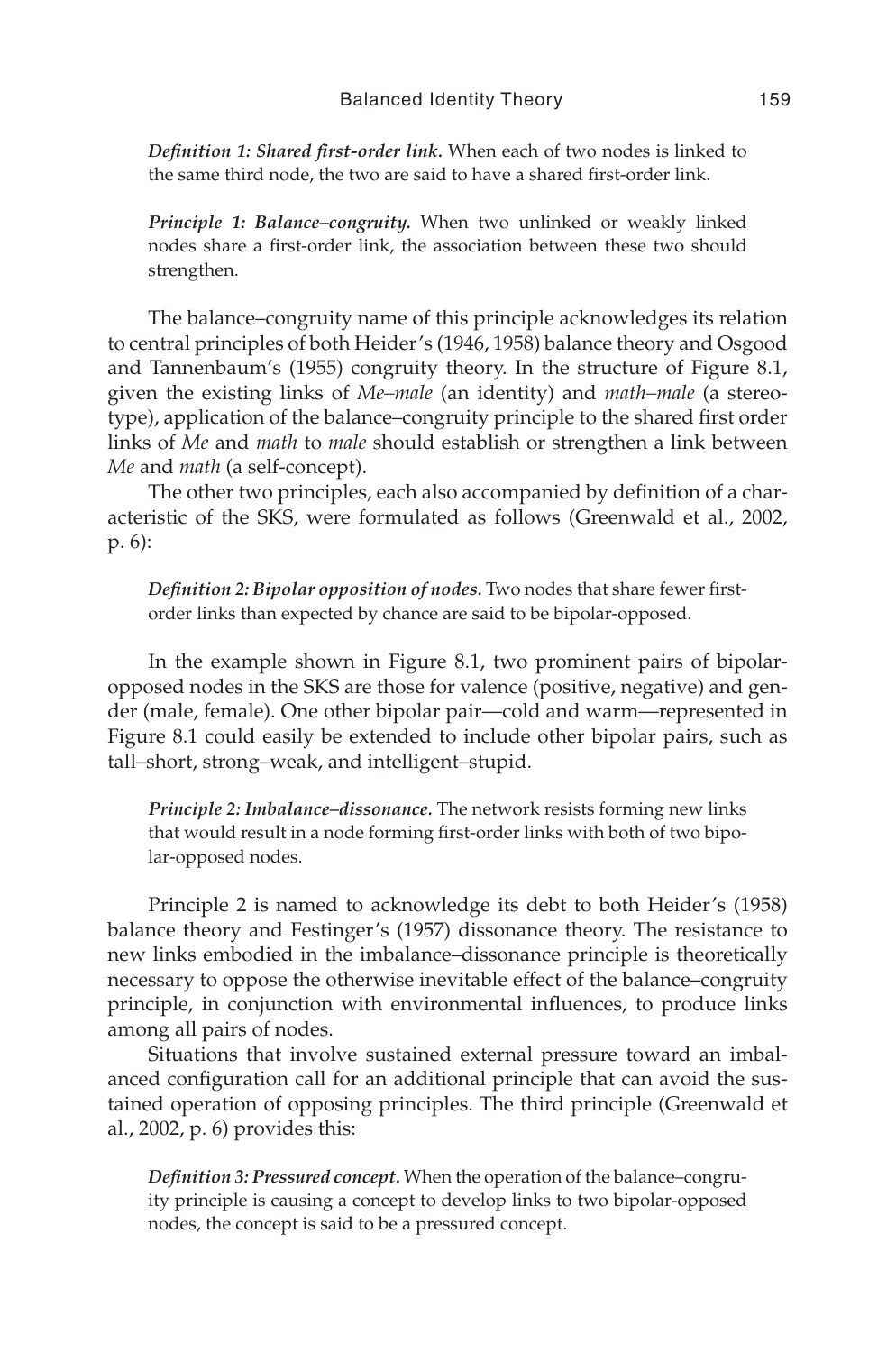*Principle 3: Differentiation.* Pressured concepts tend to split into subconcepts, each linked to one of the two pressuring bipolar-opposed nodes.

As described earlier, the first of the three principles has been the focus of empirical testing. There has been no interest in empirically testing the imbalance–dissonance and differentiation principles. Consequently, this review focuses only on empirical research that has tested predictions generated from the balance–congruity principle.

# **Relations to Other Consistency Theories**

In the sections below, we draw upon the original theoretical statement to provide a brief comparison of BIT to several other consistency theories, both classical and contemporary. For a more complete review that includes a detailed discussion of theoretical similarities and differences, please see the original article (Greenwald et al., 2002).

# **Relation to Heider's Balance Theory**

As described by Greenwald et al. (2002), the main similarities between balanced identity theory and Heider's (1946) balance theory are visible in Heider's diagrams of balanced and imbalanced configurations (reproduced here as Figure 8.2). Heider's diagrams contain representations that correspond to each of BIT's three principles: The balance–congruity principle is represented in the balanced structures *b*–*d*, the imbalance–dissonance principle in diagram *a*, and the differentiation principle in diagram *e*. The main difference between the two theories is that Heider distinguished *unit* (association) from *sentiment* (liking) links, in contrast to BIT's use of only one association type. The use of only one association type suggests that social psychology's cognitive and affective constructs are even more closely interrelated than previously conceived. Heider's discovery that many social relations can be described using just the unit and sentiment relations was a remarkably effective theoretical simplification. BIT incorporates an even more radical simplification: It collapses the distinctions between both (1) person and other concepts, and (2) unit and sentiment relations, with the goal of obtaining even broader theoretical scope (Greenwald et al., 2002). This broader scope follows from the theory's ability to account for social cognitions corresponding to attitude, stereotype, self-esteem, and self-concept using just one type of the link (i.e., an association between two concepts; see Figure 8.1).

# **Relation to Social Identity and Self-Categorization Theories**

As discussed by Greenwald et al. (2002), BIT shares an underlying goal of integrating social psychology's most important constructs with two other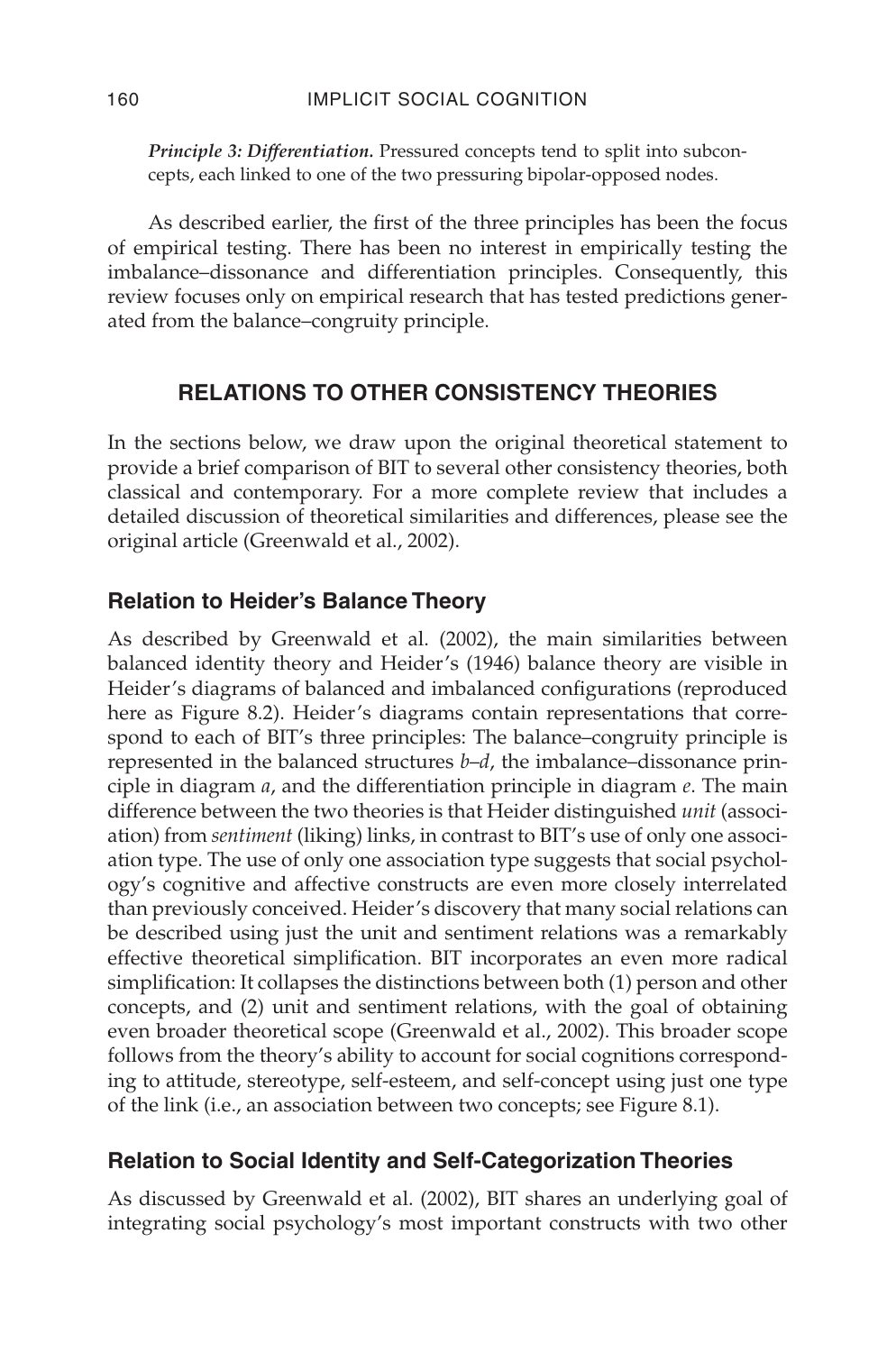

FIGURE 8.2. Heider's representation of principles of cognitive consistency. Copyright 1958 by John Wiley & Sons, Inc. Reproduced with permission from Dr. Karl G. Heider.

well-established theoretical bodies of research on social identity: Tajfel's social identity theory (SIT; Tajfel, 1982) and Turner's self-categorization theory (SCT; Turner, Hogg, Oakes, Reicher, & Wetherell, 1987). All three theories (BIT, SIT, and SCT) assume a close relation between group membership and self-esteem, and all three make at least two similar predictions involving self-esteem, ingroup identity, and ingroup attitude. First, all three theories predict that membership in a valued group will enhance self-esteem. Second, all three theories predict that people who identify strongly with a group to which they belong should display more positive attitudes toward that group (relative to those who identify weakly with the same group).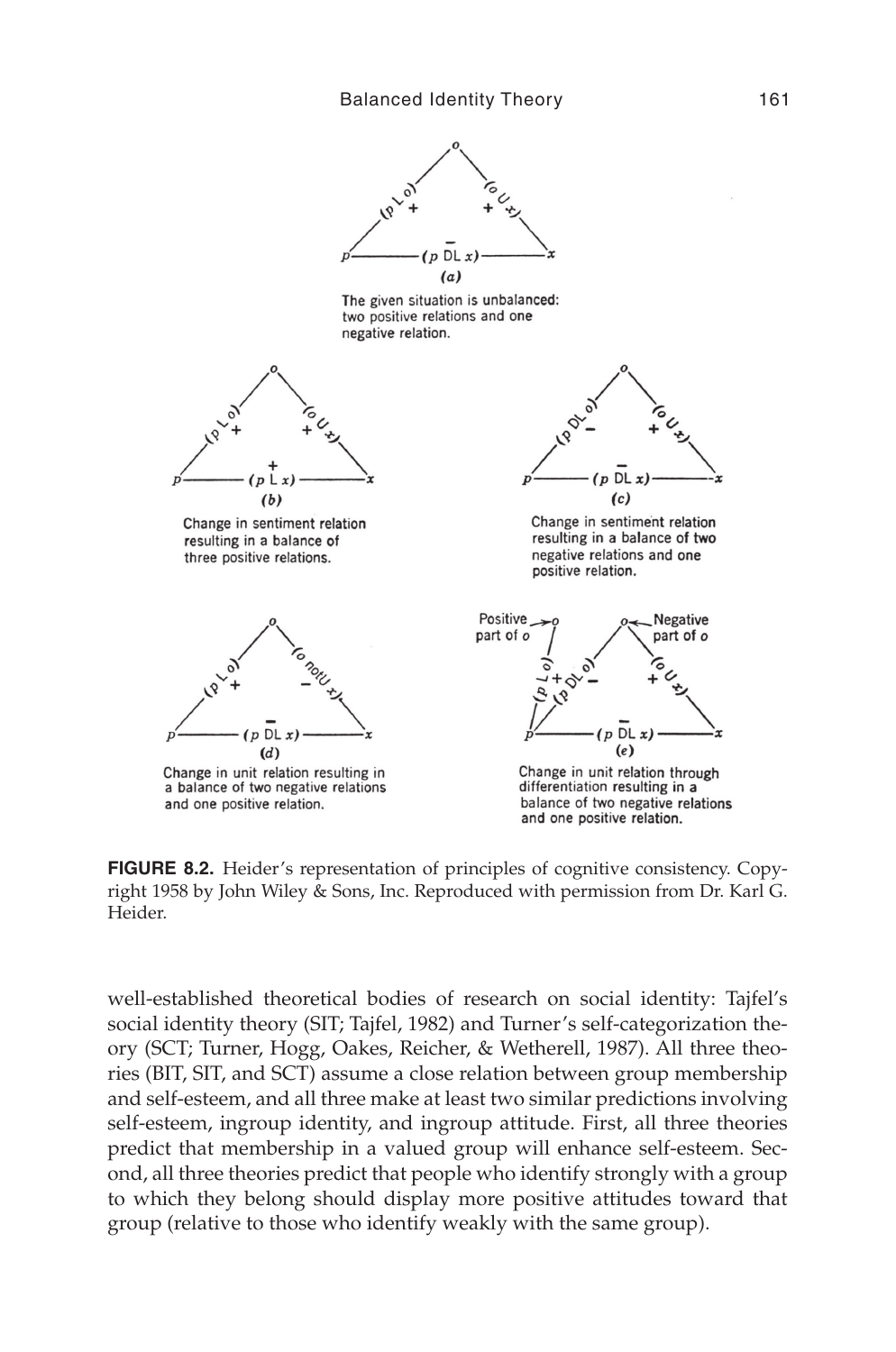There are some structural differences between SCT and BIT. Whereas the representational elements of the SCT are *self-categorizations*, BIT takes *associations* as its conceptual building blocks. In addition, within SCT, the self is conceived of as a hierarchical structure of self-categorizations at three levels of abstraction; within BIT, the self is understood as a nonhierarchical, associative structure.

There is an even more substantial difference between SIT and BIT, which is most apparent in how the SIT and BIT treat self-esteem in relation to how strongly the individual identifies with a novel group. This difference is best exemplified in how the two theories account for the role of self-esteem in the *minimal group* phenomenon, which is the tendency to favor one's own group relative to other groups, possibly based on arbitrary and virtually meaningless distinctions between groups (Tajfel, Billig, Bundy, & Flament, 1971). BIT treats self-esteem as an associative connection of self to positive valence, and the balance–congruity principle calls for the link between the novel self-associated group and positive valence to be strengthened by the link of self to positive valence. In contrast, SIT treats self-esteem as a motivational force that leads people to use group identities to generate positive self-regard either by viewing their ingroups positively or viewing outgroups negatively. Consequently, and in contrast with BIT's expectation that the valence attached to a novel self-associated group should be greater for those with high than for those with low self-esteem, SIT predicts the reverse—that those who have low self-esteem should develop more attraction to a novel self-associated membership group.

Perhaps the greatest difference between the SIT and SCT on the one hand, and BIT on the other, comes from the research methods used in testing the theories. The research programs of SIT and SCT were developed well before researchers recognized the distinction between implicit and explicit measures. Consequently, research on SIT and SCT has occurred mostly with explicit measures. In contrast, tests of BIT have been carried out with both implicit and explicit measures, leading to (so far) consistent results showing that the relationships predicted by BIT are evident more strongly when tested with implicit measures of association strengths than when tested with parallel self-report measures.

#### **Methods for Empirical Tests of BIT**

As described by Greenwald et al. (2002), self-report measures are not necessarily preferred for testing BIT's predictions for two reasons. First, subjects may have no introspective access to some of the associative links of SKS (cf. Greenwald & Banaji, 1995). Second, self-report measures are susceptible to artifacts (especially impression management) that may distort assessment of associative links even when they are introspectively available. Consequently, empirical tests of the balance–congruity principle have made use of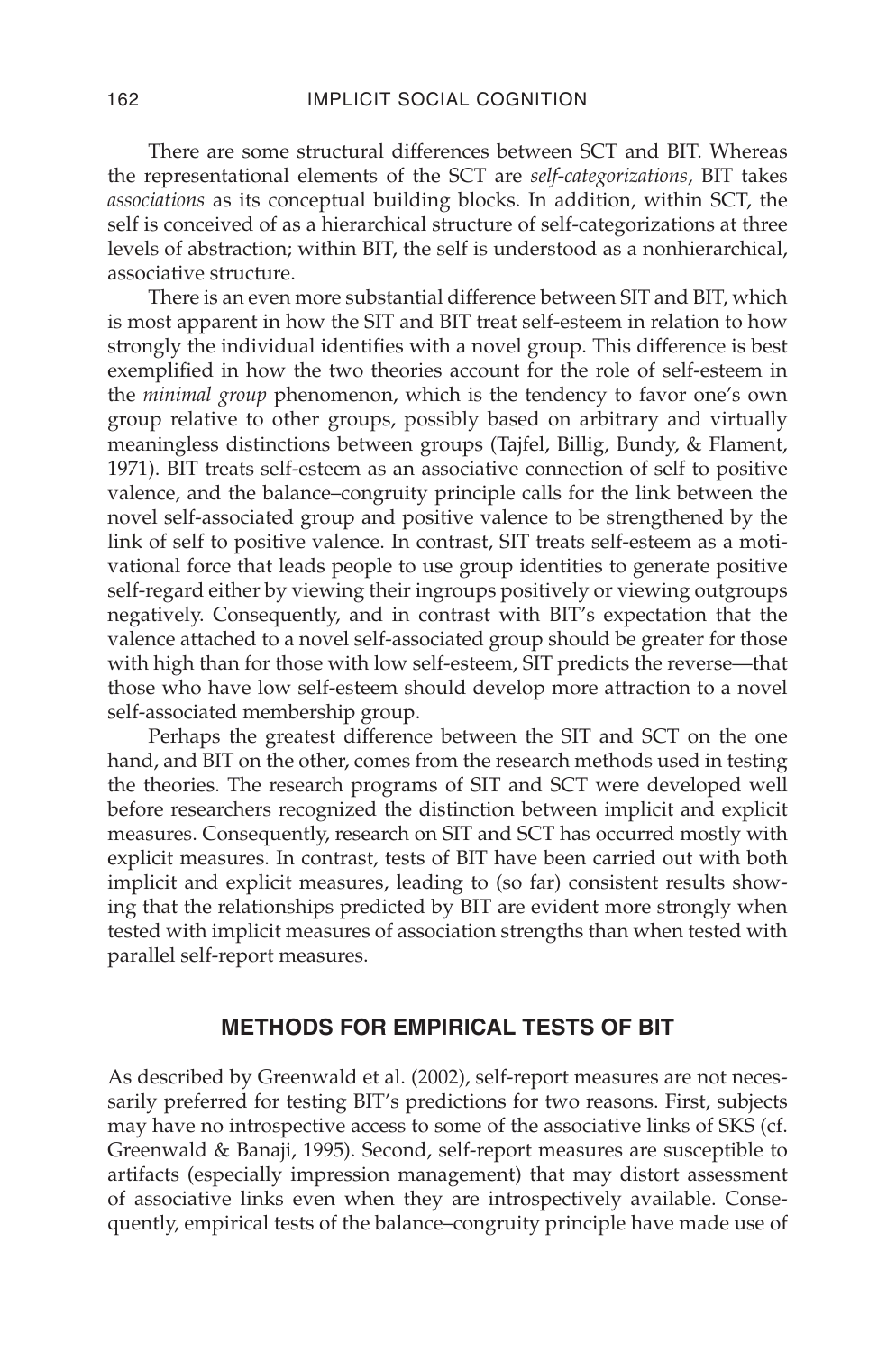the Implicit Association Test, a recently developed alternative to self-report methods (Greenwald, McGhee, & Schwartz, 1998).

# **The Implicit Association Test (IAT)**

The IAT (Greenwald et al., 1998) is a computerized categorization task that measures relative strengths of associations among concepts. An IAT measure of association strengths is calculated by comparing the speed with which people categorize exemplars from four categories under two instructional conditions that vary assignments of the four categories to two computer keyboard responses. The measure is based on the principle that subjects should find it easier to give the same response to items from two categories when the two categories are associated than when they are not (Greenwald et al., 1998). IAT measures provide relative, not absolute, measures of association strengths. For example, an IAT measure of self-esteem assesses strength of the *Me–positive* and *other–negative* associations relative to the strengths of *Me–negative* and *other–positive* associations.

# **Statistical Testing of the Balance–Congruity Principle**

BIT's balance–congruity principle can be tested by using the *balanced identity design* (BID) introduced by Greenwald et al. (2002). The BID requires measurement of the strengths of the associations among all pairs of three concepts. One of these concepts is always the self, and the other two are a social category, such as a group membership, and an attribute expected to be associated with that group. The three associations can be identified as self–group (SG; corresponding to *identity*), group–attribute (GA; corresponding to *attitude* toward or *stereotype* of the group), and self–attribute (SA; corresponding to *self-esteem* or *self-concept*).

Greenwald et al. (2002) described a four-test sequence that statistically assesses whether the interrelations among the BID's three measures of association strength reflect the operation of the balance–congruity principle. With the measures of SG, GA, and SA associations, this analysis can be done using, in turn, each of the three association measures as a criterion in a hierarchical regression in which, in the first step, the criterion association's strength is predicted from the product of the strengths of the other two. In the second step, the two predictor associations are entered singly. If it can be assumed that the associations are measured on scales with rational zero points that identify a point of equality of strengths of the sets of associations contained in the measure (e.g., self–positive and self–negative in a self-esteem measure), the prediction is a significant effect of the product term on the first step, and no additional variance is predicted by the component associations on the second step (Greenwald et al., 2002, p. 11).

When the three association measures in the BID (i.e., SG, GA, and SA associations) are scored so that high scores correspond to greater asso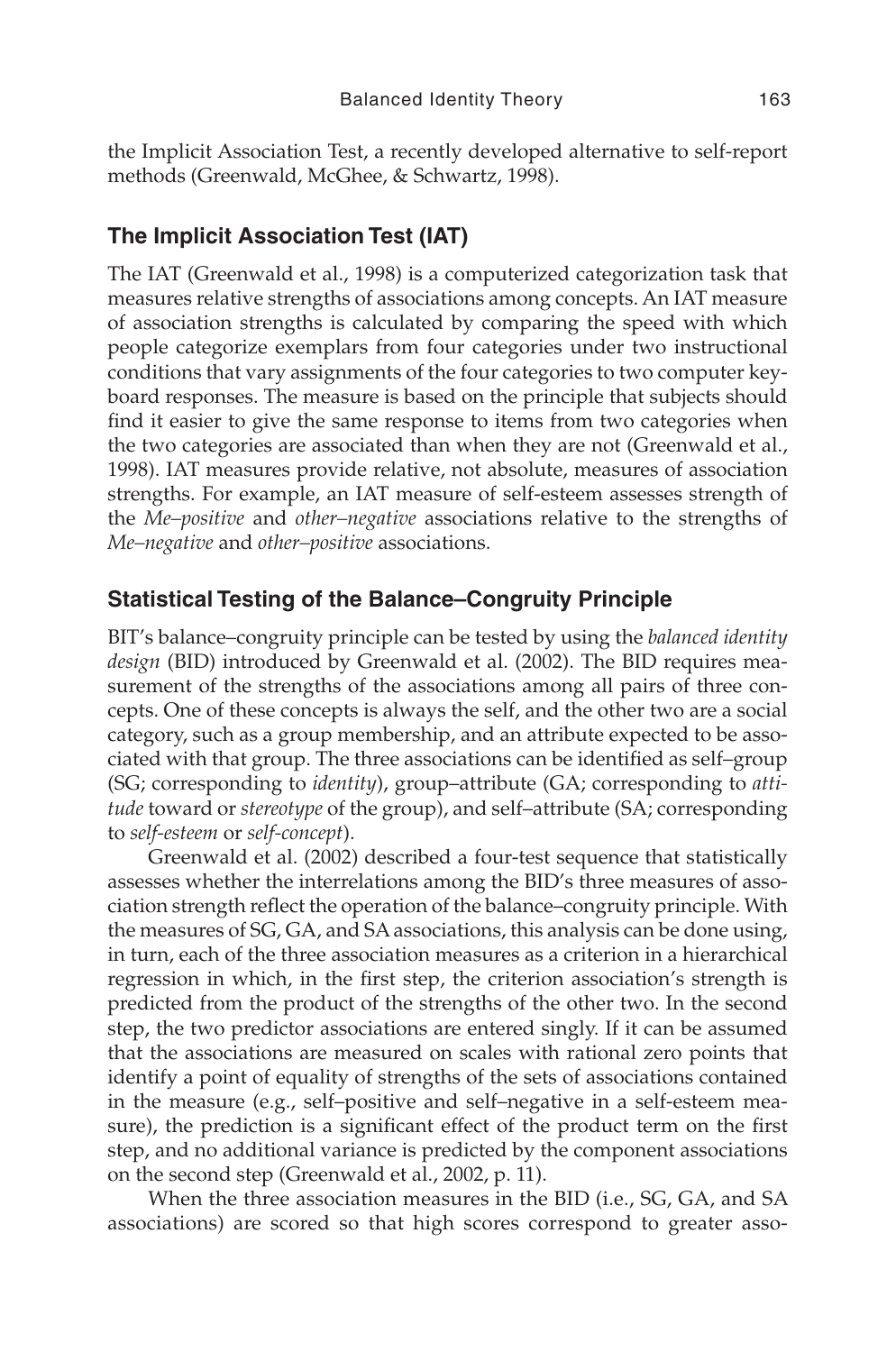ciation of self with the "ingroup" (relative to the "outgroup") on the SG measure, more positive evaluation of the "ingroup" (relative to the "outgroup") on the GA measure, and more positive evaluation of the self (relative to others) on the SA measure, each of the three two-step regressions provides four tests: (1) the multiple *R* should have a statistically significant and numerically positive regression coefficient at Step 1; (2) the product term's coefficient should remain numerically positive at Step 2; (3) the increase in criterion variance explained at Step 2 should not be statistically significant; and (4) neither regression coefficient associated with the individual predictors should differ from zero at Step 2. This four-test sequence evaluates a *pure multiplicative* model, which asserts that the multiplicative product of two measures is the sole predictor of a criterion measure. This method bypasses the standard regression procedure of testing significance of a product term after first entering its component variables as predictors. Explanation of the 4-test procedure is given briefly in Greenwald et al. (2002, pp. 9–11) and at greater length by Greenwald, Rudman, Nosek, and Zayas (2006).

# **Quantitative (Meta-Analytic) Review of Empirical Findings**

# **Search Method**

Studies were initially sought using three methods: (1) PsycINFO search (using the keywords *cognitive balance, cognitive consistency, balanced identity, IAT, Implicit Association Test, implicit attitude, implicit identity, implicit selfesteem, implicit stereotype, implicit self-concept, 3 IATs, 3 Implicit Association Tests*), (2) PubMed search (using the same keywords as in the PsycINFO search), and (3) Internet search (using Google Scholar, using the same keywords as in the preceding two searches). In addition, the PsycINFO database was used to identify studies that referenced Greenwald et al. (2002). The search produced 17 reports containing 20 independent samples (Lipsey & Wilson, 2001, p. 112). For two of the 17 reports, the information needed for the meta-analysis was no longer available (Hummert, Garstka, O'Brien, Greenwald, & Mellott, 2002; Rudman & Goodwin, 2004). Consequently, the meta-analysis reported below was conducted on 18 independent samples with a total of 1,913 subjects (see Table  $8.1$ ).<sup>1</sup>

# **Calculation of Effect Sizes**

Two of the statistical tests used in testing for fit of balanced identity results to multiplicative prediction are based on magnitudes of multiple *R* coefficients. These are at regression Step 1 (expected significance of multiplicative predictor) and Step 2 (expected nonsignificance of added predictors). Mean effect sizes (*r's*) for the results at Step 1 were computed from the standard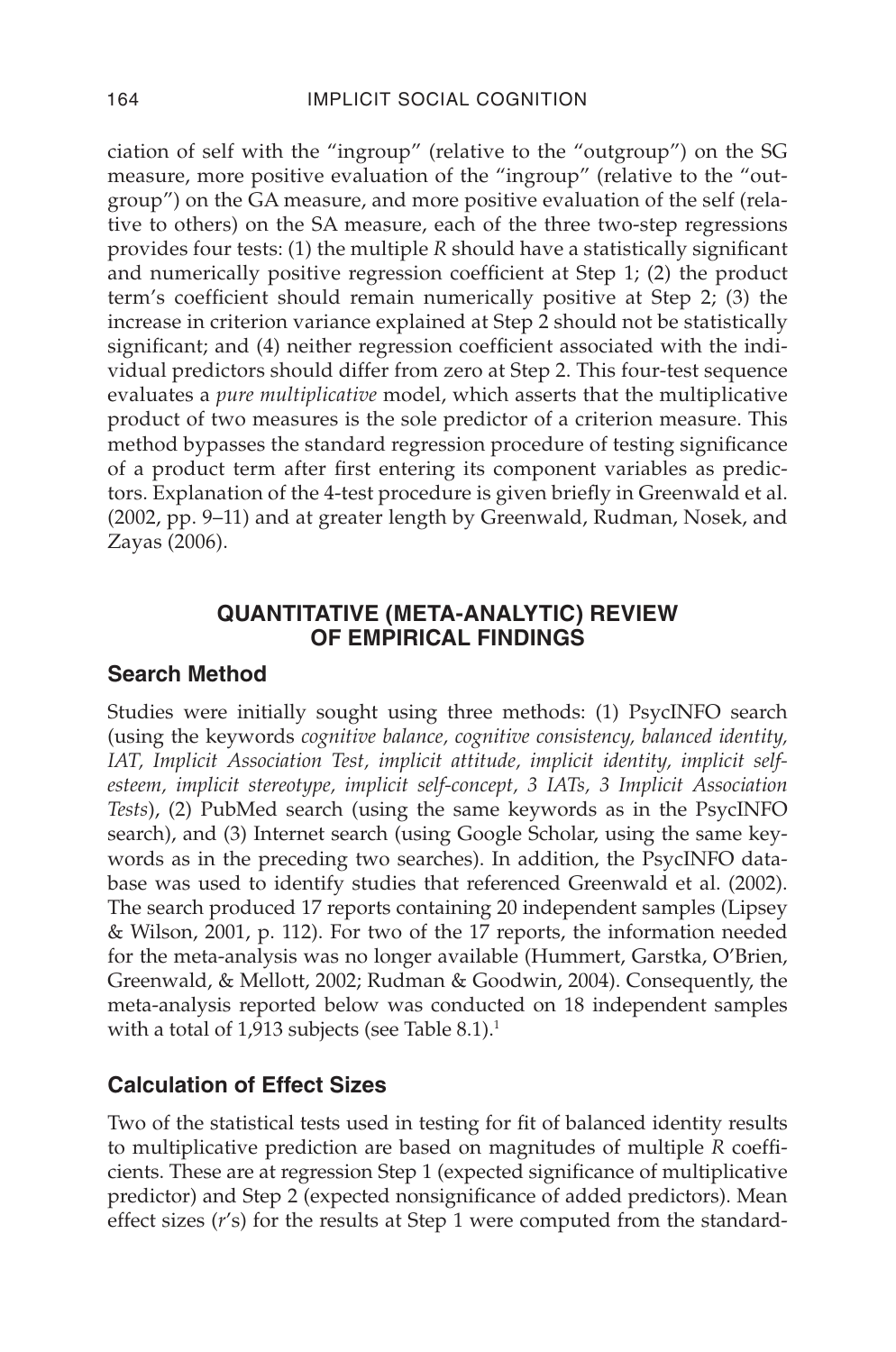TABLE 8.1. Effect Sizes and Characteristics of the 18 Independent Samples Providing Implicit Data **TABLE 8.1. Effect Sizes and Characteristics of the 18 Independent Samples Providing Implicit Data**

Criterion association measure

Criterion association measure

|                                                     |                                       |                 |                      |                      |          | Self-group  |          | Group-attribute |          | Self-attribute       |
|-----------------------------------------------------|---------------------------------------|-----------------|----------------------|----------------------|----------|-------------|----------|-----------------|----------|----------------------|
|                                                     |                                       |                 |                      |                      |          | Effect size |          | Effect size     |          | Effect size          |
|                                                     |                                       |                 | Group                | Attribute            |          | N           |          | N               | H        | N                    |
| Citation                                            | Subjects                              | $\geq$          | concept              | concept              | (Step 1) | (Step 2)    | (Step 1) | (Step 2)        | (Step 1) | (Step 2)             |
| Aidman & Carroll (2003)                             | Males, females                        | 66              | Female               | Pleasant             | $.55***$ | $-3.63***$  | $.45***$ | $-4.07***$      | H.       | $-3.77***$           |
| Banaji et al. (1997)                                | Whites, Blacks                        | $\overline{61}$ | White                | Positive             | $.58***$ | $-2.80***$  | $-70**$  | 1.44            | $27*$    | $-1.65*$             |
| Cvencek et al. $(2011)^n$                           | Girls, boys                           | 222             | Boy                  | Math                 | $.21***$ | $-45$       | $16*$    | $\overline{c}$  | $.20***$ | $-1.44$              |
| Devos & Cruz Torres (2007) <sup>a</sup>             | Latinos, Whites                       | 80              | White                | achievement<br>High  | $.57***$ | 74          | $.56***$ | $-14$           | $27*$    | 41                   |
| Devos & Cruz Torres (2007) <sup>"</sup>             | Latinos                               | 49              | Significant<br>other | achievement<br>High  | $.52***$ | $-10$       | $51***$  | $-10$           | $46***$  | $-53$                |
| Devos et al. $(2007)^a$                             | Females                               | 60              | education<br>College | Pleasant             | $30*$    | 36          | $.34***$ | $-48$           | $30*$    | —<br>न               |
| Devos, Blanco, Muñoz,<br>et al. (2008) <sup>"</sup> | Males, females                        | 169             | Woman                | education<br>College | $34***$  | Z.          | $.32***$ | 05              | $.34***$ | 1.54                 |
| Devos, Blanco, Rico,<br>et al. (2008)ª              | <b>Bilingual Latinos</b>              | 128             | School               | Pleasant             | $21*$    | 1.15        | $21*$    | $-5$            | $20*$    | $-1.29$ <sup>+</sup> |
| Devos et al. (2010)                                 | Latinos, Whites                       | 108             | White                | American             | $.47***$ | .08         | $.41***$ | $-2.26*$        | $.33***$ | $-2.10*$             |
| Dunham et al. (2007)                                | Hispanic children,<br>Hispanic adults | 129             | Hispanic             | Good                 | 06       | $-18$       | 05       | $-83$           | $\odot$  | $-24$                |
| Dunham et al. (2007) <sup>a</sup>                   | Hispanic children,<br>Hispanic adults | 137             | Hispanic             | Good                 | $.23**$  | $-1.45+$    | $20*$    | $-1.51 +$       | $16+$    | 78.                  |
| Farnham & Greenwald (1999)                          | ) <sup>a</sup> Females                | 65              | Female               | Positive             | $.47***$ | $-0.09$     | $45***$  | 55              | $43***$  | PÓ.                  |
| Lane et al. (2005) <sup>a</sup>                     | Yale students                         | 235             | Yale                 | Good                 | $.31***$ | $-1.11$     | $.37***$ | $-28$           | $.29***$ | (continued)<br>58.   |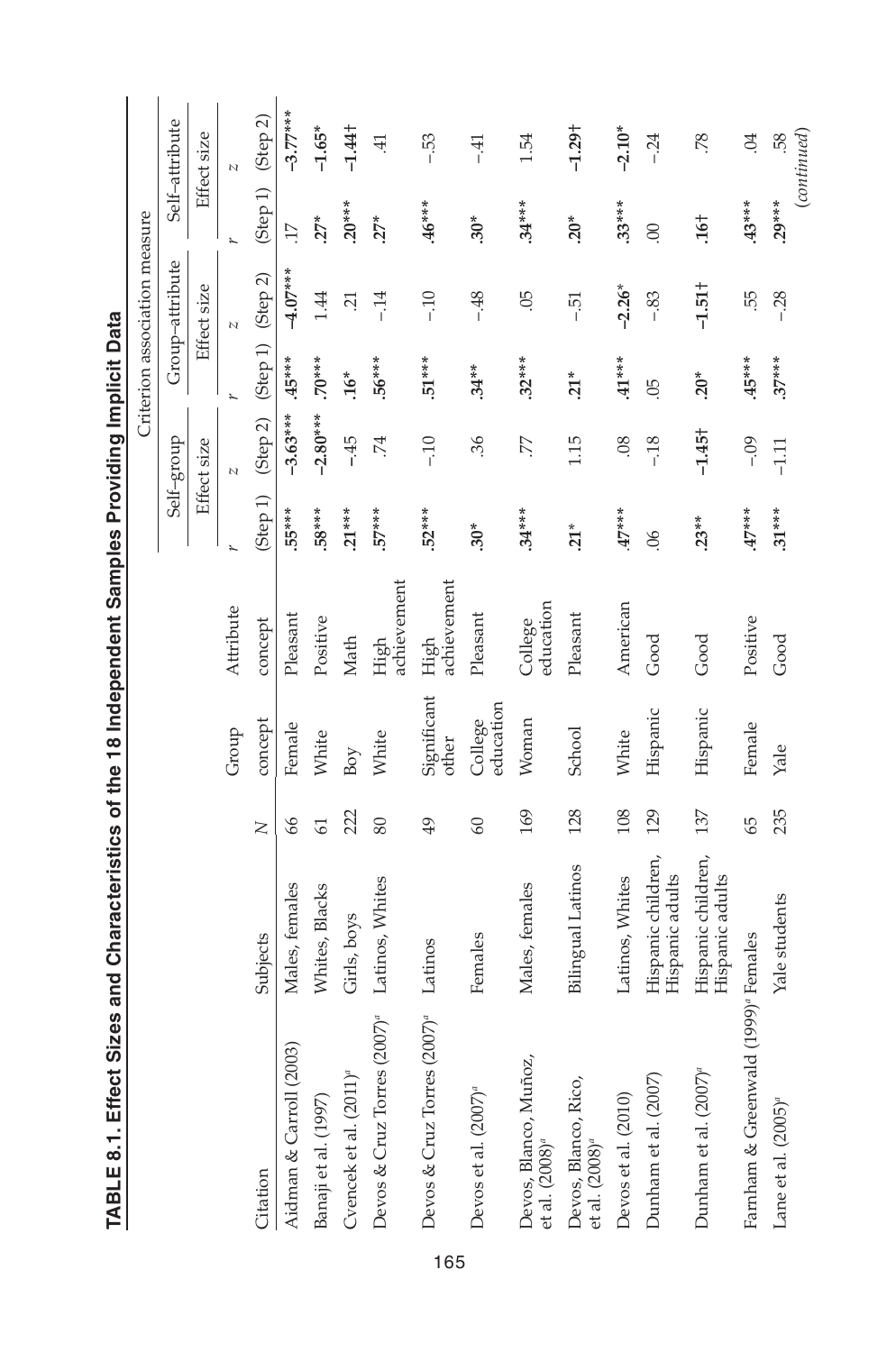TABLE 8.1. (continued) **TABLE 8.1.** (*continued*)

|                                       |                                        |                 |                        |            |              |             |                                             | Criterion association measure |                |                   |
|---------------------------------------|----------------------------------------|-----------------|------------------------|------------|--------------|-------------|---------------------------------------------|-------------------------------|----------------|-------------------|
|                                       |                                        |                 |                        |            |              | Self-group  |                                             | Group-attribute               |                | Self-attribute    |
|                                       |                                        |                 |                        |            |              | Effect size |                                             | Effect size                   |                | Effect size       |
|                                       |                                        |                 | Group                  | Attribute  |              | N           |                                             | N                             |                | N                 |
| Citation                              | Subjects                               | $\geq$          | concept                | concept    |              |             | $(Step 1)$ $(Step 2)$ $(Step 1)$ $(Step 2)$ |                               |                | (Step 1) (Step 2) |
| Lane et al. (2005)                    | Yale students                          | 215             | Residential<br>college | Good       | $.24***$     | $-1.87*$    | $.30***$                                    | $-65$                         | $.22***$       | $-22$             |
| Mellott & Greenwald (2000)            | Undergraduates                         | 98              | Dio                    | Positive   | $.38***$     | $-60$       | $.30***$                                    | $-2.52**$                     | $* * * 0.7$    | $-1.91*$          |
| Nosek et al. (2002) <sup>a</sup>      | Females                                | $\overline{91}$ | Male                   | Math       | $.41***$     | $-64$       | $23*$                                       | 59.                           | $.43***$       | 32                |
| Rudman et al. (2001) <sup>a</sup>     | Females                                | 68              | Male                   | Potent     | $.36***$     | 1.95        | $.36**$                                     | $-92$                         | $30*$          | $-88$             |
| Spalding & Kaiser (2011) <sup>"</sup> | in STEM disciplines<br>Female students | 147             | Female                 | Science    | $.23***$     | 1.49        | $.32***$                                    | 89                            | $.29***$       | 97                |
|                                       |                                        |                 |                        | Average r  | 346          |             | .340                                        |                               | .270           |                   |
|                                       |                                        |                 |                        | $(95%$ CI) | $(\pm .067)$ |             | $(\pm .071)$                                |                               | $(\pm .051)$   |                   |
|                                       |                                        |                 |                        |            | 151          |             | 159                                         |                               | $\Xi$          |                   |
|                                       |                                        |                 |                        | pla        | .00012       |             | .00002                                      |                               | $\overline{0}$ |                   |
|                                       |                                        |                 |                        |            |              |             |                                             |                               |                |                   |

neering, and mathematics. Balanced identity design always includes measures of associations that link the concept of self with one group concept (e.g., female, school, Hispanic) and one neering, and mathematics. Balanced identity design always includes measures of associations that link the concept of *self* with one *group concept* (e.g., female, school, Hispanic) and one attribute concept (e.g., valence, math). Effect sizes (r) are presented separately for each of the three regressions in which one measure of association strength is always entered as a criterion *attribute concept* (e.g., valence, math). Effect sizes (*r*) are presented separately for each of the three regressions in which one measure of association strength is always entered as a criterion (e.g., measure of the *self–group* association) and the other two measures as predictors (e.g., measures of *group–attribute* and *self–attribute* associations). The weighted mean effect sizes at the first regression step (*r*), their 95% confidence intervals (CIs), and their weighted standard deviations (*SD*s), transformed back to the *r* metric were computed from a random effects test for Fisher's Z-transformed r values at Step 1 of a multiple hierarchical regression analysis. z=p values indicating statistical significance of increase in R<sup>2</sup> at Step 2, converted to their z test for Fisher's Z-transformed 1 values at Step 1 of a multiple hierarchical regression analysis. z=p values indicating statistical significance of increase in R<sup>2</sup> at Step 2, converted to their z Note. Subjects, subject groups comprising independent samples in each study; N, number of subjects contributing to each balanced identity analysis; STEM, Science, rechnology, engi-(e.g., measure of the *self-group* association) and the other two measures as predictors (e.g., measures of *group-attribute* and *self-attribute* associations). The weighted mean effect sizes at the first regression step (r), their 95% confidence intervals (Cls), and their weighted standard deviations (SDs), transformed back to the 1 metric were computed from a random effects *Note*. Subjects, subject groups comprising independent samples in each study; *N*, number of subjects contributing to each balanced identity analysis; STEM, Science, technology, engiscores; p[Q] = probability values for fixed-effects test of homogeneity (Hedges & Olkin, 1985). Bold font indicates statistically significant effect sizes (p ≤ .05). scores; *p*[Q]=probability values for fixed-effects test of homogeneity (Hedges & Olkin, 1985). **Bold** font indicates statistically significant effect sizes (*p* ≤ .05).

These samples confirmed balance-congruity expectations in Step. 1 and 2 for all three regressions. *a*These samples confirmed balance–congruity expectations in Step. 1 and 2 for all three regressions.

 $\dagger$  = .05 < p <.10; \* = .01 < p < .05; \* \* = .005 < p < .01; \* \* \* = p < .005.  $\dagger$ =.05 < *p* < .10;  $*$  = .01 < *p* < .05;  $*$  \* = .005 < *p* < .01;  $*$  \* \* = *p* < .005.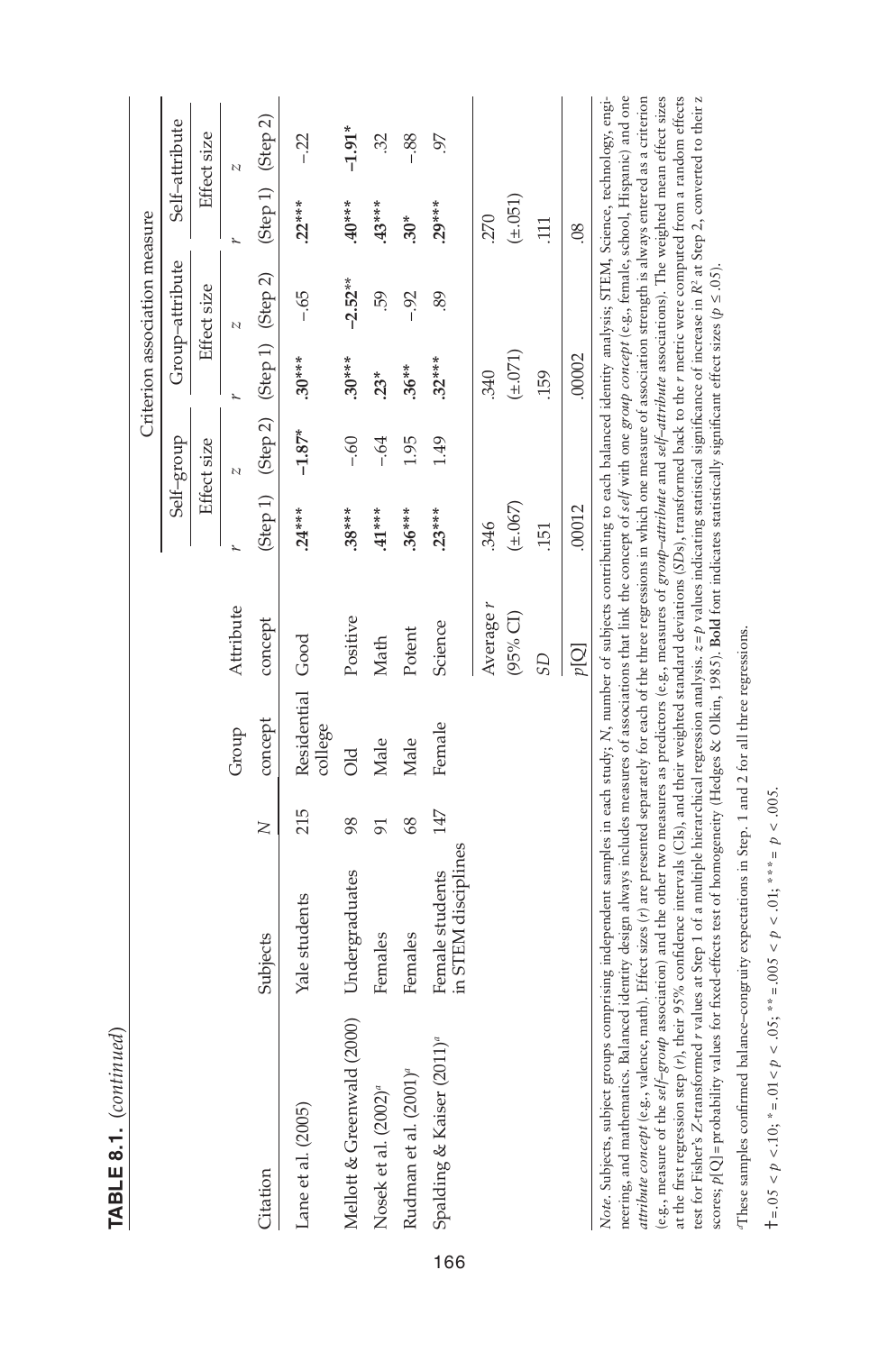ized *b* coefficient in Step 1 (which are equivalent to a signed correlation coefficient, *r*). An inverse variance weight was computed for each mean *r* as (*n* – 3), with *n* being the number of subjects in the independent sample (Hedges & Olkin, 1985).

For the regression Step 2, the magnitude of effect sizes is not as meaningful as that at the regression Step 1, primarily because of the variety of ways in which the two added predictors can produce effects. The Step 2 results were therefore examined only in terms of whether the increment was statistically significant. The statistical significance of *R* increase at Step 2 was calculated from multiple regression results with the following formula:

$$
F \text{ change} = \frac{(R_2^2 - R_1^2)}{(k_2 - k_1)} / \frac{(1 - R_2^2)}{(n - k_2 - 1)}
$$

where  $R_1$  and  $R_2$  are multiple correlation coefficients at regression Step 1 and 2, respectively;  $k_1$  and  $k_2$  are number of predictors at regression Step 1 and 2, respectively; and *n* is the sample size. The two-tailed probabilities associated with the *F* change values were converted to one-tailed *p* values for meta-analytic use. With this step and probit conversion of one-tailed *p* values to *z*-value effect sizes, an *F* change of 0 (i.e., zero increment in explained variance at Step 2) is appropriately represented as an effect size of zero.

#### **Aggregate Effect Sizes and Homogeneity Tests**

The weighted average effect sizes of (signed) regression coefficients in Step 1 (with 95% confidence intervals) for implicit measures, aggregated across all available independent samples  $(k = 18)$ , were close to the conventionally moderate value of  $r = .3$ :  $r_{SG} = .346$  (±.067),  $r_{GA} = .340$  (±.071), and  $r_{SA} =$ .270 ( $\pm$ .051). All three types of effect size were (1) significantly heterogeneous when tested with fixed-effects models (see bottom three rows of Table 8.1) and (2) significantly different from zero in the positive direction by a random effects test (all *p*'s < .0001).2 A repeated-measures analysis of variance (ANOVA) was conducted on *r*-to-*Z* transformations of effect sizes at Step 1 to test for differences of the multiplicative product term at Step 1 among the three types of associations (i.e., SG, GA, and SA). This analysis found no effect of association type  $(p=.11)$ .

Effect sizes of (signed) regression coefficients at Step 1 for explicit measures, aggregated across all available independent samples (*k*=8), were close to conventionally small value of *r* = .1:  $r_{\rm sc}$  = .141 (±.106),  $r_{\rm Ca}$  = .088 (±.074), and  $r_{\rm SA}$  = .182 ( $\pm$ .120). All three types of effect size were significantly heterogeneous when tested with fixed-effects models (see bottom three rows of Table 8.2). The weighted average regression coefficients for explicit measures were significantly different from zero in the positive direction for SG and SA measures (*p*=.009 and *p*=.003 for SG and SA measures, respectively), but not for GA measures  $(p=.09)$  when tested with a random effects test.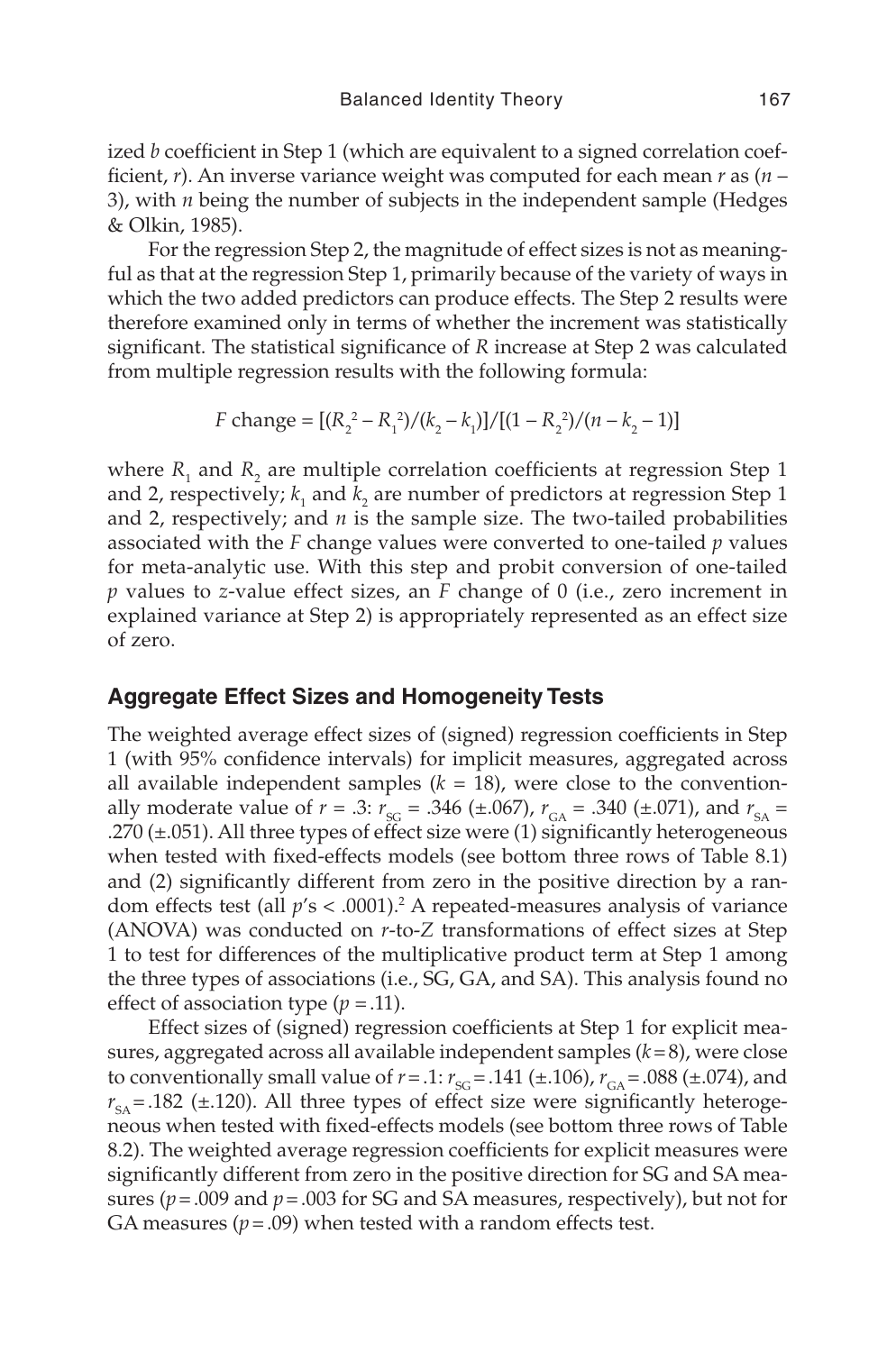|                                                       |                 |        |                      |                      |                 |                   |                   | Criterion association measure |                 |                |
|-------------------------------------------------------|-----------------|--------|----------------------|----------------------|-----------------|-------------------|-------------------|-------------------------------|-----------------|----------------|
|                                                       |                 |        |                      |                      |                 | Self-group        |                   | Group-attribute               |                 | Self-attribute |
|                                                       |                 |        |                      |                      |                 | Effect size       |                   | Effect size                   |                 | Effect size    |
|                                                       |                 |        |                      |                      |                 | N                 |                   | N                             |                 | N              |
| Citation                                              | Subjects        | $\geq$ | concept<br>Group     | Attribute<br>concept |                 | (Step 1) (Step 2) | (Step 1) (Step 2) |                               | (Step 1)        | (Step 2)       |
| Cvencek et al. (2011)                                 | Girls, boys     | 220    | Boy                  | Math                 | $16*$           | $-1.46+$          | $12+$             | $-85$                         | $.21**$         | $-2.08*$       |
| Devos & Cruz Torres<br>(2007)                         | Latinos, Whites | 80     | White                | achievement<br>High  | $\ddot{5}$      | $-1.00$           | $\ddot{13}$       | $-28$                         | $21+$           | $\overline{0}$ |
| Devos & Cruz Torres<br>(2007)                         | Latinos         | 49     | Significant<br>other | achievement<br>High  | $\overline{c}$  | $-42$             | $.41***$          | $-1.98***$                    | $52***$         | -36            |
| Devos, Blanco, Muñoz, et Males, females<br>al. (2008) |                 | 169    | Woman                | education<br>College | $\overline{12}$ |                   | 08                | $\odot$                       | $\overline{12}$ | -37            |
| Devos et al. (2010)                                   | Latinos, Whites | 108    | White                | American             | $*^{**}0$ .     | $-2.34*$          | $22*$             | 1.21                          | $.34***$        | $-2.87***$     |
| Famham & Greenwald<br>(1999)                          | Females         | 65     | Female               | Positive             | $-15$           | $-2.44***$        | $-15$             | $-1.64 +$                     | $-15$           | $-2.44**$      |

TABLE 8.2. Effect Sizes and Characteristics of the Eight Independent Samples Providing Explicit Data **TABLE 8.2. Effect Sizes and Characteristics of the Eight Independent Samples Providing Explicit Data**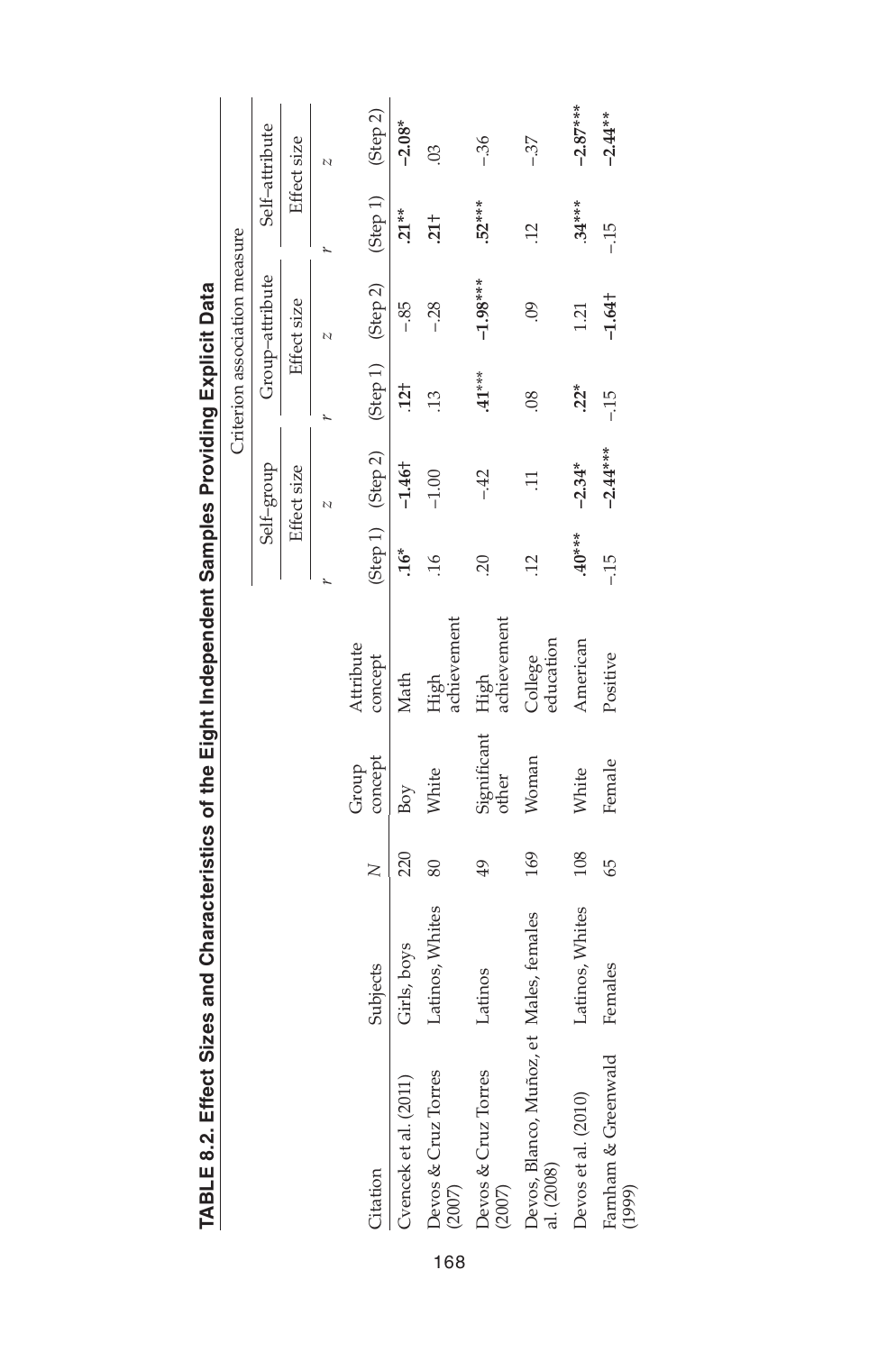| Mellott & Greenwald<br>(2000) | Undergraduates | 98 | <b>DIC</b> | Positive                                                                                                                                  | $\odot$        | $-1.33 +$ | S             | $-71$    | $.17+$       | $-0.69$    |
|-------------------------------|----------------|----|------------|-------------------------------------------------------------------------------------------------------------------------------------------|----------------|-----------|---------------|----------|--------------|------------|
| Rudman et al. (2001)          | Females        | 68 | Male       | Potent                                                                                                                                    | $\frac{8}{10}$ | .76       | $-11$         | $-1.99*$ | $-00 -$      | $\ddot{0}$ |
|                               |                |    |            | Average r                                                                                                                                 |                |           | 088           |          | .182         |            |
|                               |                |    |            | $(95%$ CI)                                                                                                                                | $(\pm .106)$   |           | $(\pm .074)$  |          | $(\pm .120)$ |            |
|                               |                |    |            | S <sub>D</sub>                                                                                                                            | 138            |           | $\frac{3}{2}$ |          | 157          |            |
|                               |                |    |            | ĪОl                                                                                                                                       | 0256           |           | 042           |          | .0042        |            |
| $\mathbf{X}$                  |                |    |            | مستحلك مسائل والمستحل والمساحي والمساحي والمستحل والمناطور ومستحل والمستحد والمستحل والمستحل والمستحل والمستحل والمستحل والمستحل والمستحل |                |           |               |          |              |            |

| acludes measures of associations that link the concept of self with one group concept (e.g., female, school, Hispanic) and one attribute concept (e.g., valence, math). Effect sizes (r) are<br>Note. Subjects, subject groups comprising independent samples in each study; N, number of subjects contributing to each balanced identity analysis. Balanced identity design always | resented separately for each of the three regressions in which one measure of association strength is always entered as a criterion (e.g., measure of the self-group association) and the | other two measures as predictors (e.g., measures of <i>group-attribute</i> and self-attribute associations). The weighted mean effect sizes at the first regression step (r), their 95% confidence | nervals (CIs), and their weighted standard deviations (SDs), transformed back to the r metric were computed from a random-effects test for Fisher's Z-transformed r values at Step 1 of a | nultiple hierarchical regression analysis. z=p values indicating statistical significance of increase in R <sup>2</sup> at Step 2, converted to their z scores; p[Q]=probability values for fixed-effects test | f homogeneity (Hedges & Olkin, 1985). Bold font indicates statistically significant effect sizes ( $p \le 0.05$ ). |
|-------------------------------------------------------------------------------------------------------------------------------------------------------------------------------------------------------------------------------------------------------------------------------------------------------------------------------------------------------------------------------------|-------------------------------------------------------------------------------------------------------------------------------------------------------------------------------------------|----------------------------------------------------------------------------------------------------------------------------------------------------------------------------------------------------|-------------------------------------------------------------------------------------------------------------------------------------------------------------------------------------------|----------------------------------------------------------------------------------------------------------------------------------------------------------------------------------------------------------------|--------------------------------------------------------------------------------------------------------------------|
|                                                                                                                                                                                                                                                                                                                                                                                     |                                                                                                                                                                                           |                                                                                                                                                                                                    |                                                                                                                                                                                           |                                                                                                                                                                                                                |                                                                                                                    |

 $\dagger = .05 < p < .10;$   $* = .01 < p < .05;$   $* = .005 < p < .01;$   $* * * = < .005.$ **†**=.05 < *p* < .10; \* = .01 < *p* < .05; \* \* = ⊥005 < *p* < .01; \* \* \* = < .005.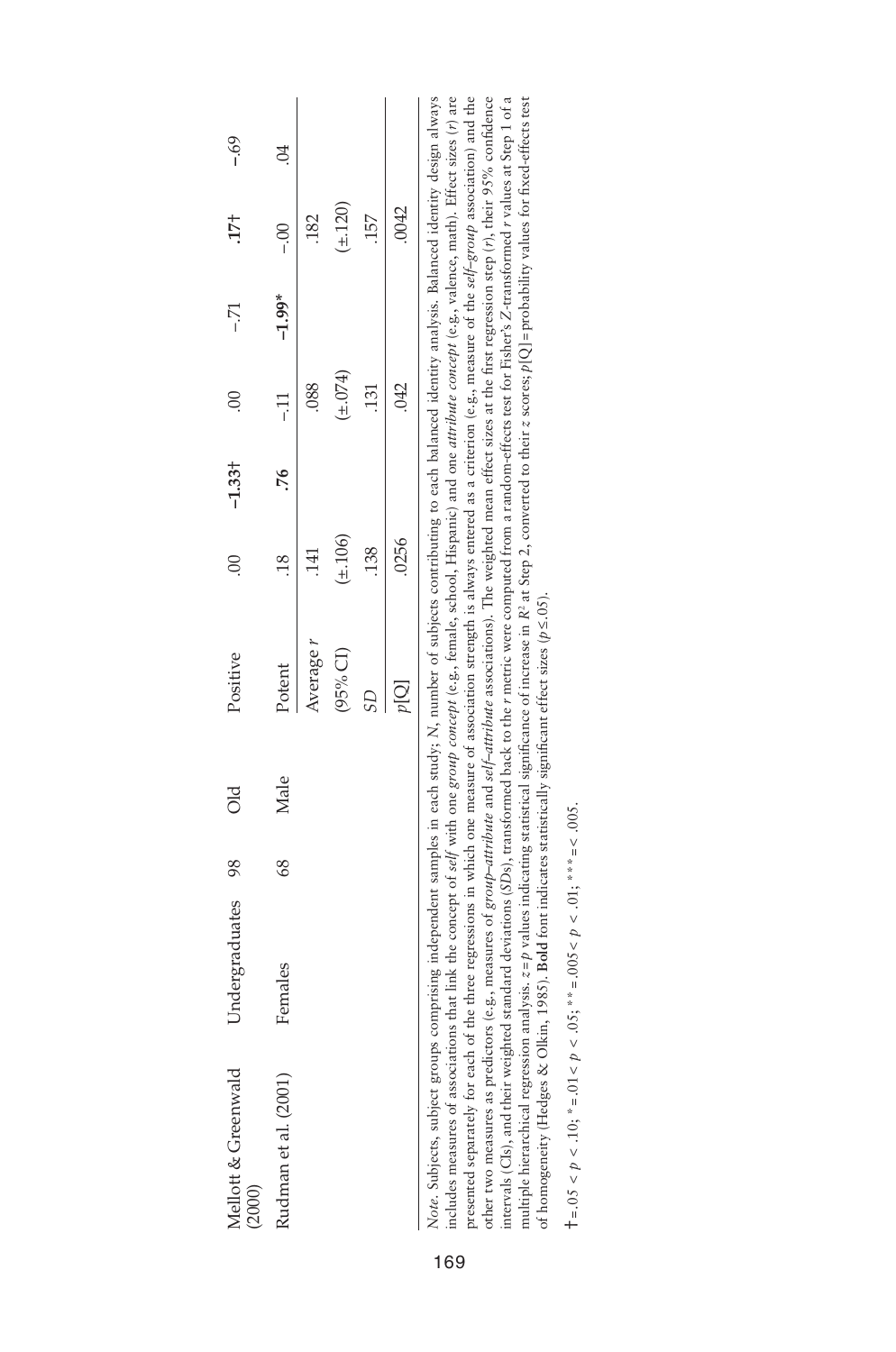# **Confirmation of the Expected Data Patterns for Balanced Identity**

#### *Multiplicative Product Term at Step 1*

One expectation of a pure multiplicative model is that the data of the BID should be fit entirely by the multiplicative product term. Statistically, this translates to the expectation that the multiple *R* associated with the product term should be statistically significant at Step 1, with no significant increase in *R* from adding the individual predictors on Step 2. Data obtained with the implicit measures supported this expectation more strongly than the parallel data obtained with explicit measures. A 3 (Association type: SG, GA, and SA)×2 (Measure type: Implicit and explicit) repeated-measures ANOVA was conducted on *r*-to-*Z* transformations of effect sizes at Step 1 using only the eight samples for which both implicit and explicit measures were available. This analysis was done to test for (1) differences of the multiplicative product term at Step 1 among the three types of associations (i.e., SG, GA, and SA) for both implicit and explicit measures, and (2) differences between implicit and explicit measures.

The results suggest that, while effect sizes at Step 1 were larger for implicit than for explicit measures, they did not vary as a function of the association type. These results indicated a main effect of measure type (i.e., implicit or explicit), *F*(1, 7) = 18.04, mean square error (*MSE*) = 0.95,  $p = 0.004$ . There was no main effect of criterion association type (i.e., SG, GA, or SA)  $(p > .38)$ , nor a measure  $\times$  association type interaction  $(p > .10)$ .

#### *Statistical Significance at Step 2*

For the regression Step 2, at which no significant increase in prediction is expected from adding the individual predictors, the result is useful only in terms of whether it is statistically significant (as described earlier). To test for statistical significance at Step 2, the *p* values from Step 2 were first converted to *z* values, which were then summed. The resulting sum was averaged (i.e., divided by the *n* number of *p* values) and that average was converted to the *p* value. This allowed for describing the average *p* values, which for the three implicit measures were:  $p_{SG} = .36$ ,  $p_{GA} = .28$ , and  $p_{SA} = .29$ , none of which is close to the statistically significant level of *p* = .05. This was also true for the average *p* value for the Step 2 tests with explicit measures:  $p_{SG} = .16$ ,  $p_{GA} = .22$ , and  $p_{SA} = .14$ , none of which approximated *p* = .05.

In addition, to test for the effects of the design factors on statistical significance, the same 3×2 repeated-measures ANOVA was conducted on *z* transforms of the *p* values obtained at Step 2. There were no main effects for either measure ( $p = .08$ ) or association type ( $p = .31$ ), nor was there an interaction of measure  $\times$  association type interaction ( $p = .23$ ).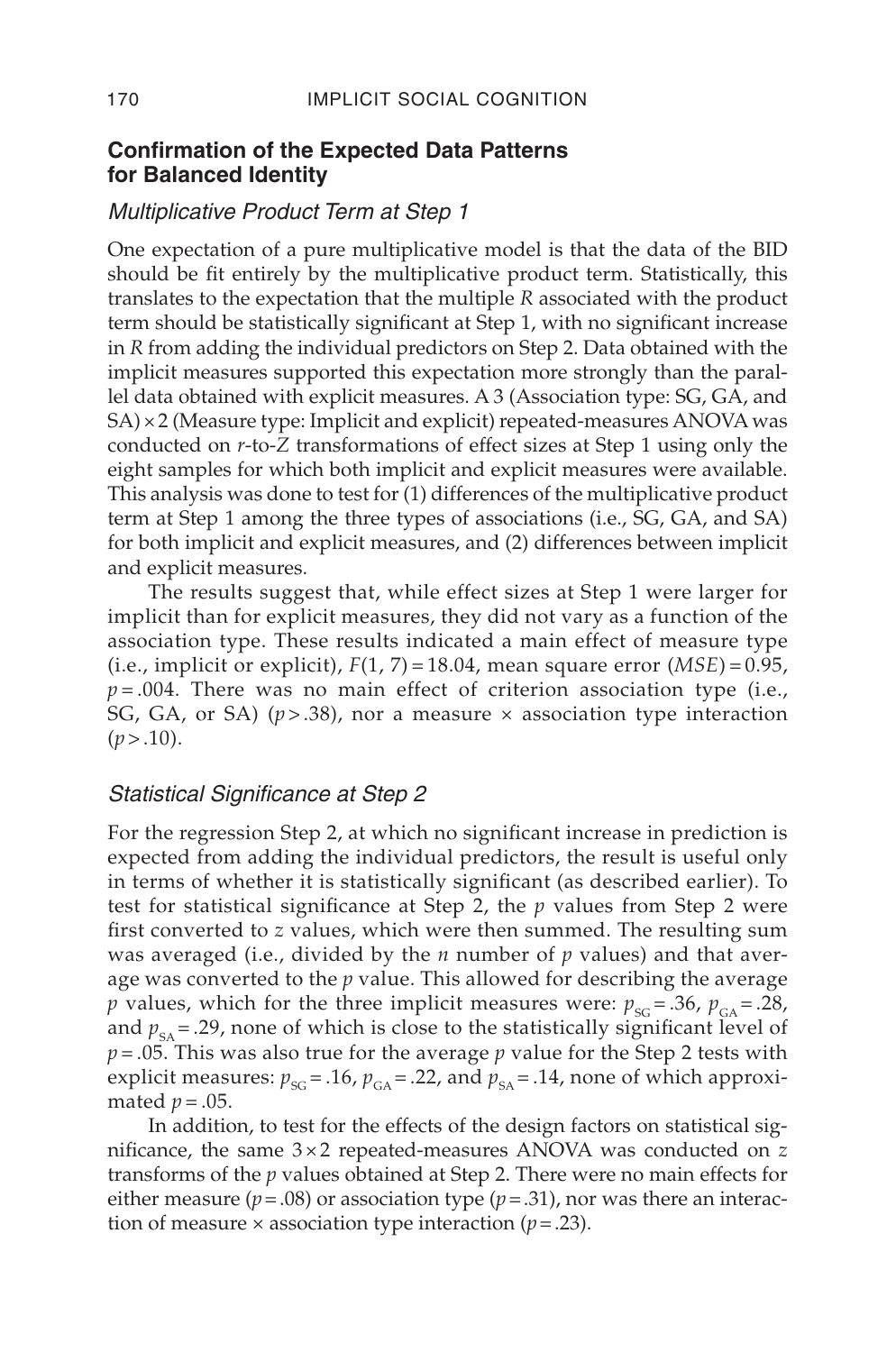# *Multiple Rs at Steps 1 and 2*

The expectation of the pure multiplicative model regarding the multiple *R*s at regression Steps 1 and 2 can be examined by how often the two crucial tests of Greenwald et al.'s (2002) four-test method were passed. The two statistical tests presented in this section are the ones based on magnitudes of multiple *R* coefficients and passing of both tests can be used to test for fit of balanced identity results to multiplicative prediction (the full four-test method is detailed only in part in the section below, because we did not have access to the complete four-test results for all of the studies in the meta-analysis).

Table 8.1 displays the statistical significance of effect sizes at regression Step 1 and 2 for the 18 independent samples included in this report using implicit measures. Regression analyses from the 18 samples for which implicit data were available provided 54 opportunities to confirm the theoretical expectations at both regression steps. Implicit measures confirmed the expected pattern in 41 of these 54 opportunities (76%). In contrast, analyses from the eight samples for which explicit data were available (see Table 8.2) provided 24 opportunities, with the expected pattern confirmed only five times (21%). When implicit analyses were limited only to the eight independent samples for which explicit data were available, regressions confirmed the expected theoretical pattern 20 times in the 24 opportunities (83%; see Table 8.1). These results confirm previous reports that evidence conforming to the balance–congruity principle is stronger on implicit than on corresponding explicit measures (Greenwald et al., 2002, 2006).

### *Passing of the Four-Test Method*

The expectation of the pure multiplicative model can also be examined by how often *all four tests* of Greenwald et al.'s (2002) four-test method were passed. For the seven studies for which we had results for all four tests from each of the three regression analyses using implicit measures (Banaji, Greenwald, & Rosier, 1997; Cvencek, Meltzoff, & Greenwald, 2011; Farnham & Greenwald, 1999; Mellott & Greenwald, 2000; Nosek, Banaji, & Greenwald, 2002; Rudman, Greenwald, & McGhee, 2001; Spalding & Kaiser, 2011), results indicated that of the 21 possible opportunities to pass all four-tests, implicit data passed 15 (71%). In contrast, for the four studies for which we had results for all four tests from each of the three regression analyses using explicit measures (Cvencek et al., 2011; Farnham & Greenwald, 1999; Mellott & Greenwald, 2000; Rudman et al., 2001), of the 12 opportunities to pass all four-tests, explicit data passed only two (17%).

### *Zero-Order Correlations*

Another expectation of the balance–congruity principle's multiplicative model is that the zero-order (i.e., bivariate) correlations between any two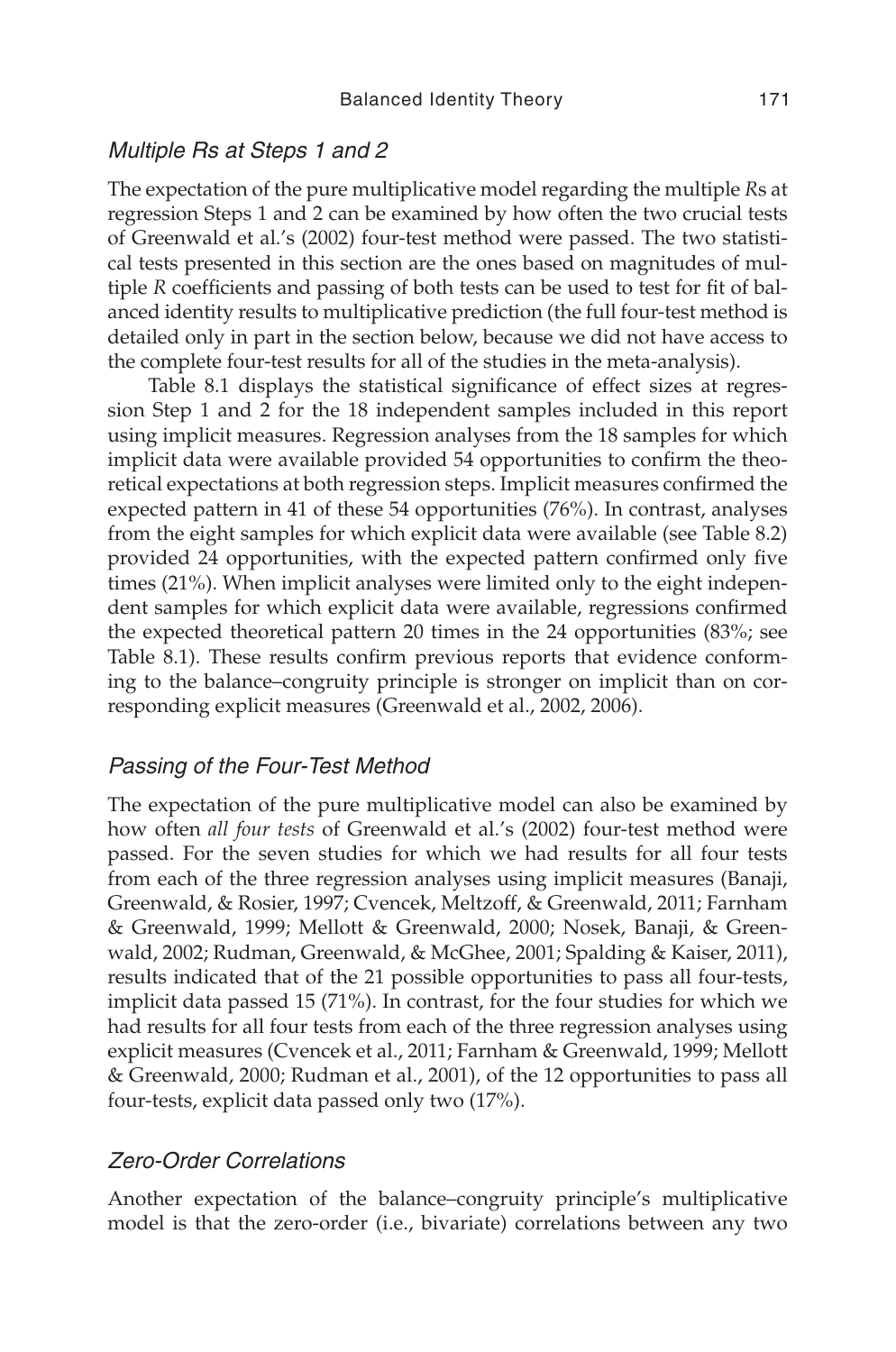of the three association strength measures in the BID should have the same sign as the mean value of the remaining association's measure, when that value is measured on a scale for which zero indicates equality of contrasted association strengths (see Greenwald et al., 2002, pp. 11–12). Data obtained with implicit measures conformed closely to this expectation, whereas data obtained with explicit measures did not. Figure 8.3 displays these results. Fit with prediction for the three types of implicit measures (Panels A, B, and C) is indicated by significant positive regression slopes (average *r*=.74, Stouffer method combined *p*=.00038; individual *r*'s≥.66, individual *p'*s≤.003) that do not deviate significantly from passing through the origin. Conversely, fit for the three explicit measures (Panels D, E, and F) was quite poor, as indicated by nonsignificant regressions (average *r*=.19, Stouffer method combined *p*=.69; *r*'s≤.35; individual *p*'s≥.40). These results confirm other indications that fit with the balance–congruity principle is evident with implicit, but not explicit, measures.

### **Conclusions**

The main goal of this meta-analysis was to test predictions of the balance– congruity principle with implicit and explicit measures. These predictions were supported more strongly in the data obtained with implicit measures, as indicated, in part, by larger average effect sizes (*r*'s) for implicit than for explicit measures at the first regression step, at which only the product term is entered. The weighted average of these SG, GA, and SA effect sizes for the implicit measures, based on 17 independent samples, were  $r_{\rm sc} = .346$ ,  $r_{\text{Ga}}$  = .340, and  $r_{\text{Ga}}$  = .270, levels close to the conventional "moderate" value of *r*=.30 (Cohen, 1988). In contrast, weighted average effect sizes for the parallel self-report measures were considerably smaller—close to the conventional "small" value of  $r = .1$ :  $r_{SG} = .141$ ,  $r_{GA} = .088$ , and  $r_{SA} = .182$ . This difference in effect size for the product term at Step 1 was statistically significant.

Also consistent with the conclusion that expectations of the balance– congruity principle were better fit by data for implicit measures, implicit measures showed: (1) substantially more frequent confirmation of the combined expectation of statistical significance of the product term as the sole predictor (at Step 1) and (2) nonsignificant increment in *R* when the product term's component associations were added as individual predictors (Step 2). In addition, signs of the zero-order correlations between any two of the three association strength measures in the BID corresponded to the sign of the measure of the remaining association measured on a scale with rational zero value (see Figure 8.3).

Also noteworthy is that the pattern of confirmation of balance–congruity expectations in both Step 1 and 2 for all three regressions in the same study was observed for implicit measures in 12 of the 18 samples, and was very close to that in three others (Banaji et al., 1997; Devos, Gavin, & Quin-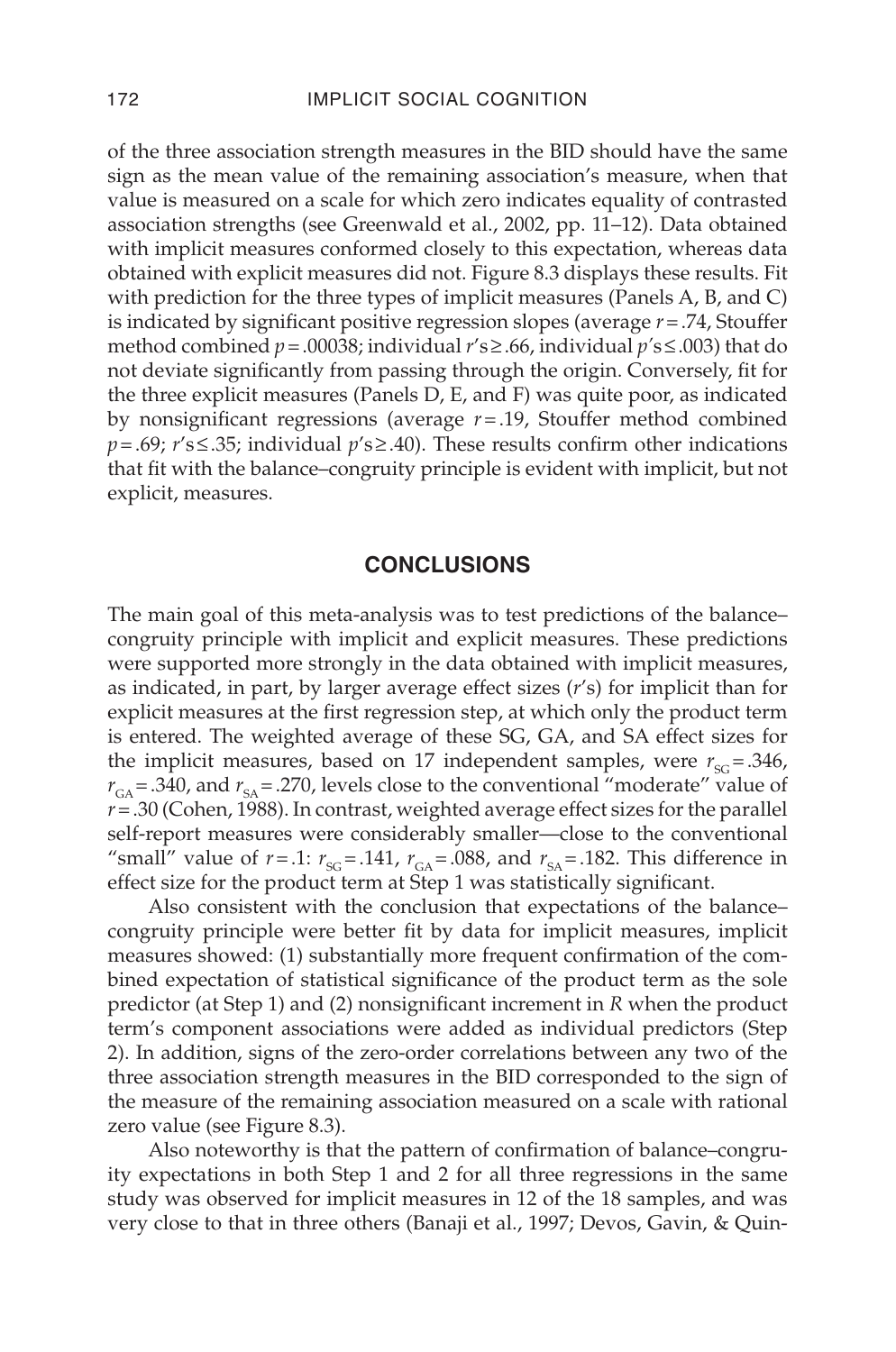

**FIGURE 8.3.** Zero-order correlations between pairs of association strength measures as a function of the third predictor, measured on scales with rational zero points. Dots indicate independent samples. Panels A, B, and C are for implicit measures, and Panels D, E, and F are for explicit measures. The two-letter codes indicate the two types of concepts constituting each of the three possible predictors. SG, that self–group (identity) association; GA, group–attribute association; SA, self–attribute association. The regressions test the hypothesis that the zero-order correlations of any pair of association strengths should have the same sign as the mean value of the remaining predictor, when the latter is measured on a scale with a rational zero point. *r* is the zero-order correlations coefficient; *k* is the number of independent samples; *p* is the statistical significance of the correlation. The 95% confidence intervals (dashed curves) indicate that regression slopes for when the latter is measured on a scale with a rational zero point. r is the zero-order correlations coefficient; k is the number of independent samples; p is the statistical significance of the correlation. The 95% confidence intervals (dashed curves) indicate that regression slopes for FIGURE 8.3. Zero-order correlations between pairs of association strength measures as a function of the third predictor, measured on scales with rational zero points. Dots indicate independent samples. Panels A, B, and C are for implicit measures, and Panels D, E, and Fare for explicit measures. The two-letter codes indicate the two types of concepts constituting each of the three possible predictors. SG, the zero-order correlations of any pair of association strengths should have the same sign as the mean value of the remaining predictor, self-group (identity) association; GA, group-attribute association; SA, self-attribute association. The regressions test the hypothesis Panels A, B, and C do not significantly deviate from the expectation that they should pass through the origin. Panels A, B, and C do not significantly deviate from the expectation that they should pass through the origin.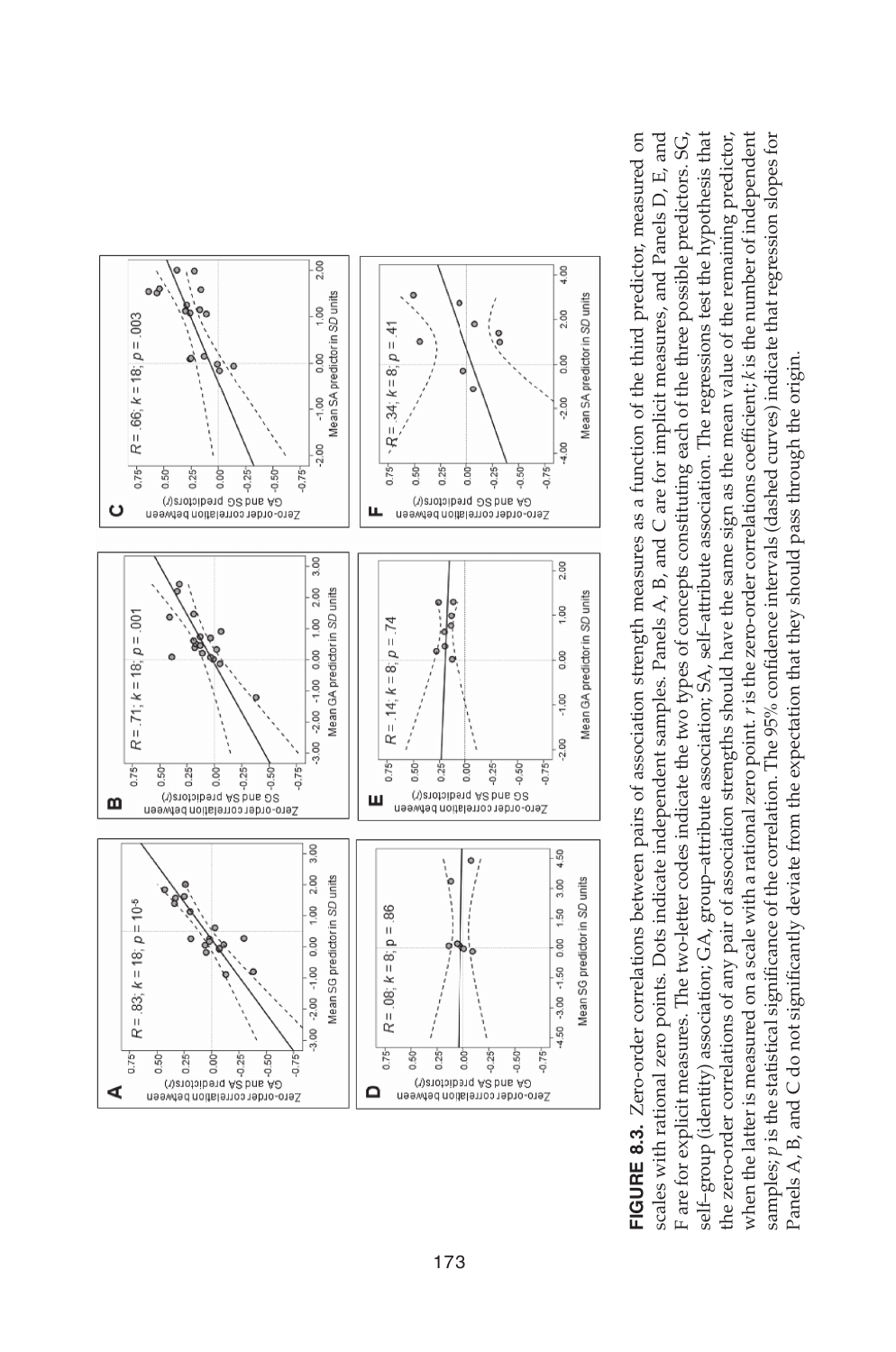tana, 2010; Lane et al., 2005). This pattern was not confirmed in full for any of the eight samples for explicit measures, was very close to confirmation in only one sample (Cvencek et al., 2011), and was not close to confirmation in any others.

Greenwald et al. (2002) attributed the relatively poor fit of explicit measure findings to predictions from the balance–congruity principle to: (1) introspective limits that may render association strengths inaccessible to measurement by self-report and (2) response factors, such as demand characteristics and evaluation apprehension, that may distort self-report measures (p. 17). The only study for which regressions involving all three explicit measures came very close to full confirmation of the pure multiplicative model was also the only study in which subjects were young children (Cvencek et al., 2011; see Table 8.2). This may indicate that response factors that may distort results with explicit measures in adult samples are less of an interfering factor in children. Because there is no other evidence for that interpretation, it should be regarded as speculation that awaits the appearance of additional relevant studies.

The primary focus of this chapter is on correlational designs and multiplicative regression patterns and, as such, we have not included a review of other, potentially related work. Notably, experimental studies that used implicit measures other than the IAT provided evidence that novel associations between the self and nonsocial categories also lead to an associative transfer of implicit self-evaluations to the objects associated with the self. For example, using an affective priming paradigm, Gawronski, Bodenhausen, and Becker (2007) showed that choosing an object leads to the formation of an association between the chosen object and the self. In addition, using an affective misattribution paradigm, Prestwich, Perugini, Hurling, and Richetin (2010) reported a positive implicit evaluation of an object when that object had previously been paired with one's self. Finally, using an evaluative conditioning paradigm, Zhang and Chan (2009) showed that pairing words related to the self (unconditioned stimulus; US) with a previously neutral stimulus (conditioned stimulus; CS) changes the valence of the CS in the direction of the evaluation of the US. Taken together, these studies suggest that the basic assumptions of BID are not restricted to a single research paradigm (i.e., the BID) and a single measure (i.e., the IAT), but may generalize to other experimental paradigms and implicit measures, thus highlighting both the theoretical contribution as well as the integrative power of BIT.

#### **Summary**

This review adds to and strengthens previous indications that evidence for BIT is stronger when tested with IAT measures of association strengths than when tested with parallel self-report measures. There were four rel-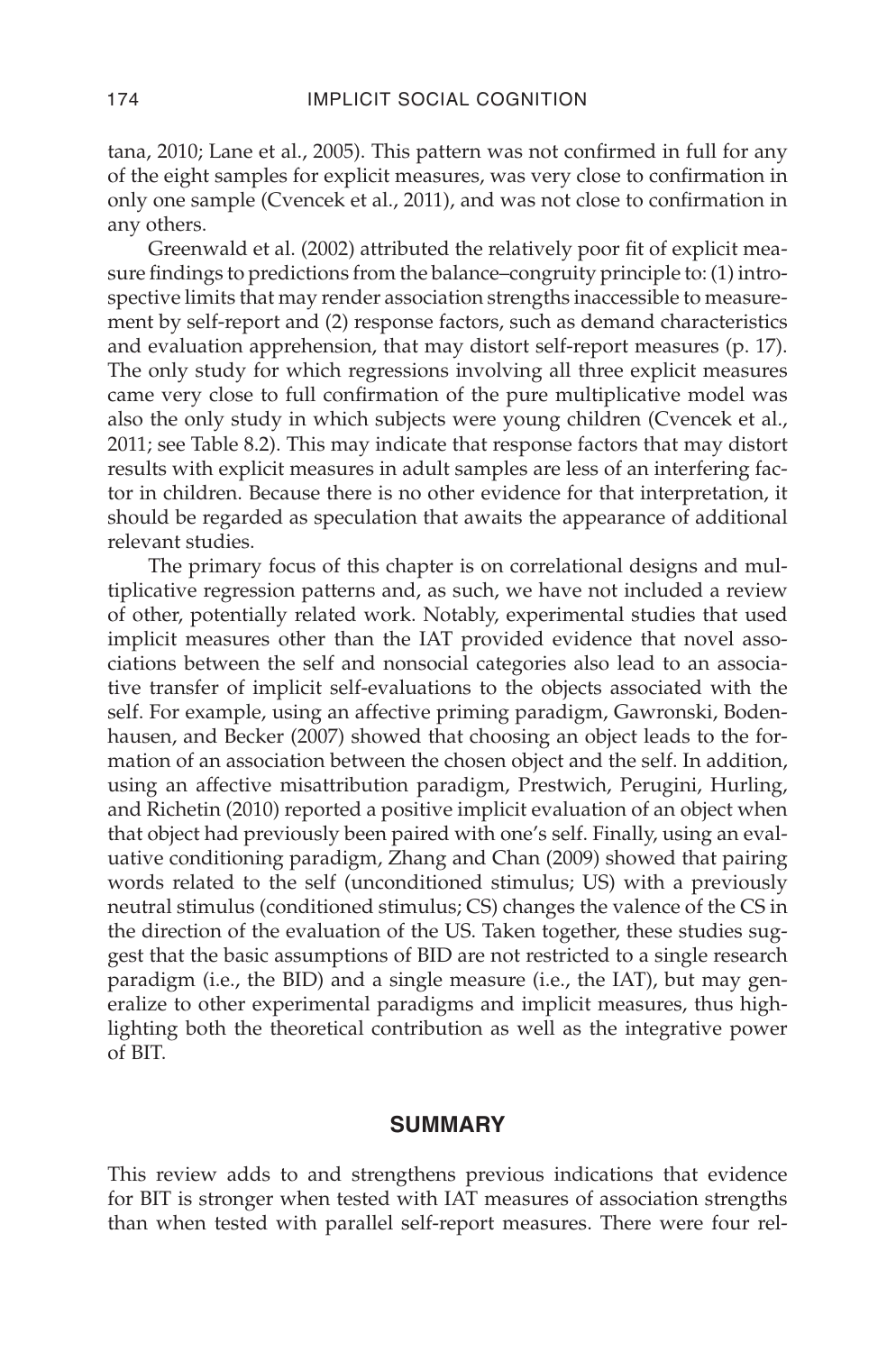evant results. First, the average effect sizes obtained with implicit measures were larger at the first regression step (weighted average *r*=.32) than those obtained with corresponding explicit measures (weighted average  $r = .14$ ). Second, the implicit measures confirmed the expectation of the pure multiplicative model at regression Step 1 and 2 considerably more often than did the explicit measures. Third, the data obtained with the implicit (but not explicit) measures conformed to the expectation that the sign of the zeroorder correlations between any two of the three association strength measures in the BID should correspond to the mean value of the measure of the third association. Additionally, the meta-analysis also indicated that the implicit measure findings did not vary by association type, supporting the expectation that the three association measures in a BID are effectively interchangeable in their roles in data analysis. The clear findings of this review indicate that when tested with implicit measures, BIT's balance–congruity principle effectively unifies social psychology's major cognitive (stereotype and self-concept) and affective (attitude and self-esteem) constructs.

#### **Notes**

- 1. The two rows for the Lane, Mitchell, and Banaji (2005) study are for samples that differed only because of different patterns of missing data from the same larger group of subjects. These were nevertheless treated as independent samples, because the hypotheses tested were sufficiently different that it seemed inappropriate to average them into a single sample.
- 2. A nonsignificant *Q* does not always warrant a conclusion that a fixed-effects model is justified. With small numbers of effect sizes, such as the number of studies reported here, the homogeneity test may lack sufficient statistical power to reject homogeneity even when the variability among the effect sizes is considerable and due to factors other than subject-level sampling error (Lipsey & Wilson, 2001, p. 117). Consequently, random-effects estimates are reported for analyses involving weighted average effect sizes.

#### **References**

- Aidman, E. V., & Carroll, S. M. (2003). Implicit individual differences: Relationships between implicit self-esteem, gender identity, and gender attitudes. *European Journal of Personality, 17*, 19–37.
- Banaji, M. R., Greenwald, A. G., & Rosier, M. (1997, October). *Implicit esteem: When collectives shape individuals*. Paper presented at the Preconference on Self, Toronto, Ontario, Canada.
- Cohen, J. (1988). *Statistical power analysis for the behavioral sciences* (2nd ed.). Hillsdale, NJ: Erlbaum.
- Cvencek, D., Meltzoff, A. N., Greenwald, A. G. (2011). Math–gender stereotypes in elementary school children. *Child Development, 82*, 766–779.
- Devos, T., Blanco, K., Muñoz, C., Dunn, R., & Ulloa, E. C. (2008). Implicit orientation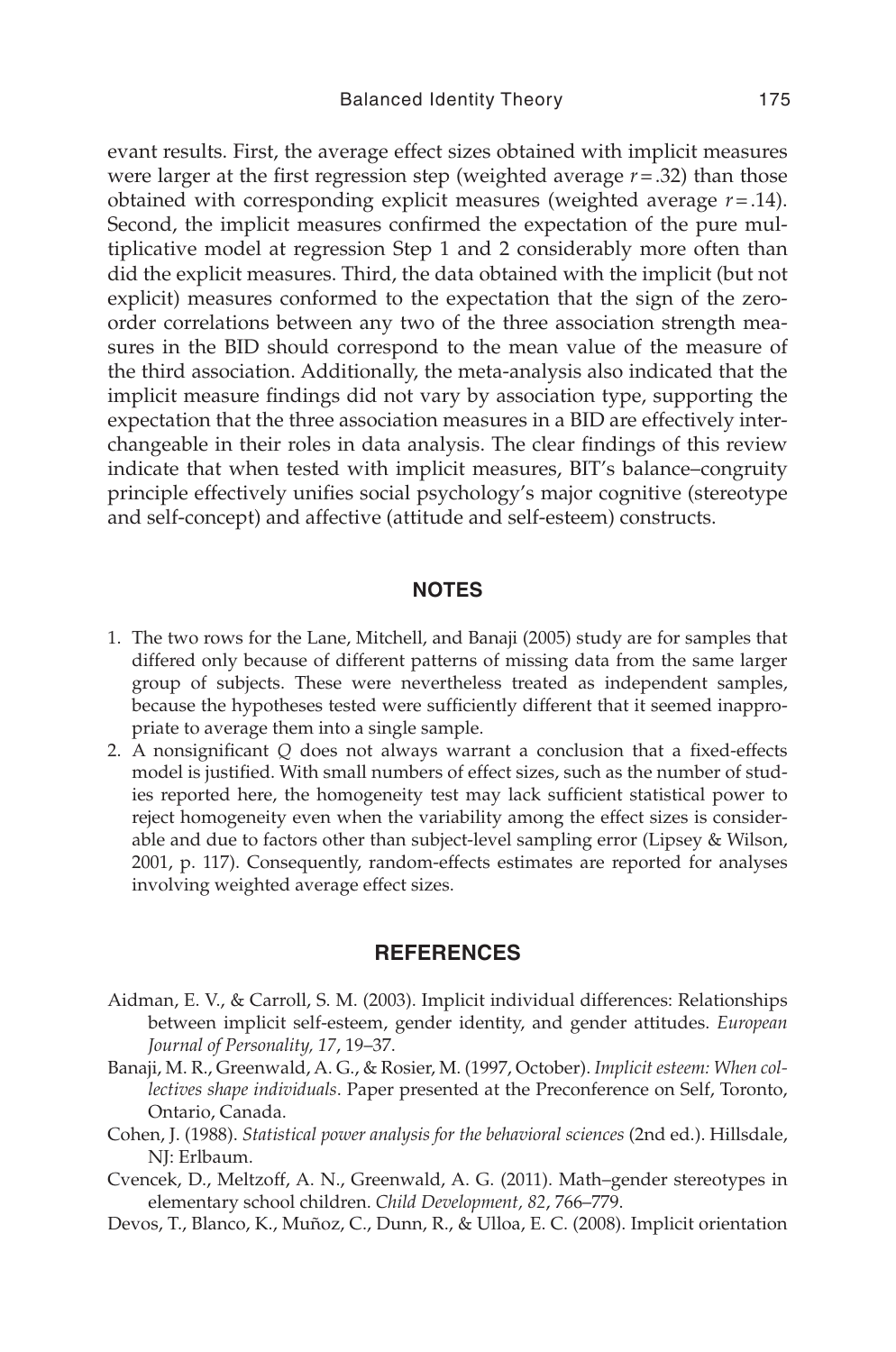toward family and school among bilingual Latino college students. *The Journal of Social Psychology, 148*, 449–471.

- Devos, T., Blanco, K., Rico, F., & Dunn, R. (2008). The role of parenthood and college education in the self-concept of college students: Explicit and implicit assessments of gendered aspirations. *Sex Roles, 59*, 214–228.
- Devos, T., & Cruz Torres, J. A. (2007). Implicit identification with academic achievement among Latino college students: The role of ethnic identity and significant others. *Basic and Applied Social Psychology, 29*, 293–310.
- Devos, T., Diaz, P., Viera, E., & Dunn, R. (2007). College education and motherhood as components of self-concept: Discrepancies between implicit and explicit assessments. *Self and Identity, 6*, 256–277.
- Devos, T., Gavin, K., & Quintana, F. J. (2010). Say "Adios" to the American dream? The interplay between ethnic and national identity among Latino and Caucasian Americans. *Cultural Diversity and Ethnic Minority Psychology, 16*, 37–49.
- Dunham, Y., Baron, A. S., & Banaji, M. R. (2007). Children and social groups: A developmental analysis of implicit consistency in Hispanic Americans. *Self and Identity, 6*, 238–255.
- Farnham, S. D., & Greenwald, A. G. (1999, June). *In-group favoritism—Implicit selfesteem × in-group identification*. Paper presented at the 11th annual meeting of the American Psychological Society, Denver, CO.
- Festinger, L. (1957). *A theory of cognitive dissonance*. Palo Alto, CA: Stanford University Press.
- Gawronski, B., Bodenhausen, G. V., & Becker, A. P. (2007). I like it, because I like myself: Associative self-anchoring and post-decisional change of implicit evaluations. *Journal of Experimental Social Psychology, 43*, 221–232.
- Greenwald, A. G., & Banaji, M. R. (1995). Implicit social cognition: Attitudes, selfesteem, and stereotypes. *Psychological Review, 102*, 4–27.
- Greenwald, A. G., Banaji, M. R., Rudman, L. A., Farnham, S. D., Nosek, B. A., & Mellott, D. S. (2002). A unified theory of implicit attitudes, stereotypes, self-esteem, and self-concept. *Psychological Review, 109*, 3–25.
- Greenwald, A. G., McGhee, D. E., & Schwartz, J. L. K. (1998). Measuring individual differences in implicit cognition: The Implicit Association Test. *Journal of Personality and Social Psychology, 74*, 1464–1480.
- Greenwald, A. G., Rudman, L. A., Nosek, B. A., & Zayas, V. (2006). Why so little faith? A reply to Blanton and Jaccard's (2006) skeptical view of testing pure multiplicative theories. *Psychological Review, 113*, 170–180.
- Hedges, L. V., & Olkin, I. (1985). *Statistical methods for meta-analysis*. Orlando, FL: Academic Press.
- Heider, F. (1946). Attitudes and cognitive organization. *Journal of Psychology, 21*, 107– 112.
- Heider, F. (1958). *The psychology of interpersonal relations*. New York: Wiley.
- Hummert, M. L., Garstka, T. A., O'Brien, L. T., Greenwald, A. G., & Mellott, D. S. (2002). Using the Implicit Association Test to measure age differences in implicit social cognitions. *Psychology and Aging, 17*, 482–495.
- Lane, K. A., Mitchell, J. P., & Banaji, M. R. (2005). Me and my group: Cultural status can disrupt cognitive consistency. *Social Cognition, 23*, 353–386.
- Lipsey, M. W., & Wilson, D. B. (2001). *Practical meta-analysis*. Thousand Oaks, CA: Sage.
- Mellott, D. S., & Greenwald, A. G. (2000). *But I don't feel old! Implicit self-esteem, age*